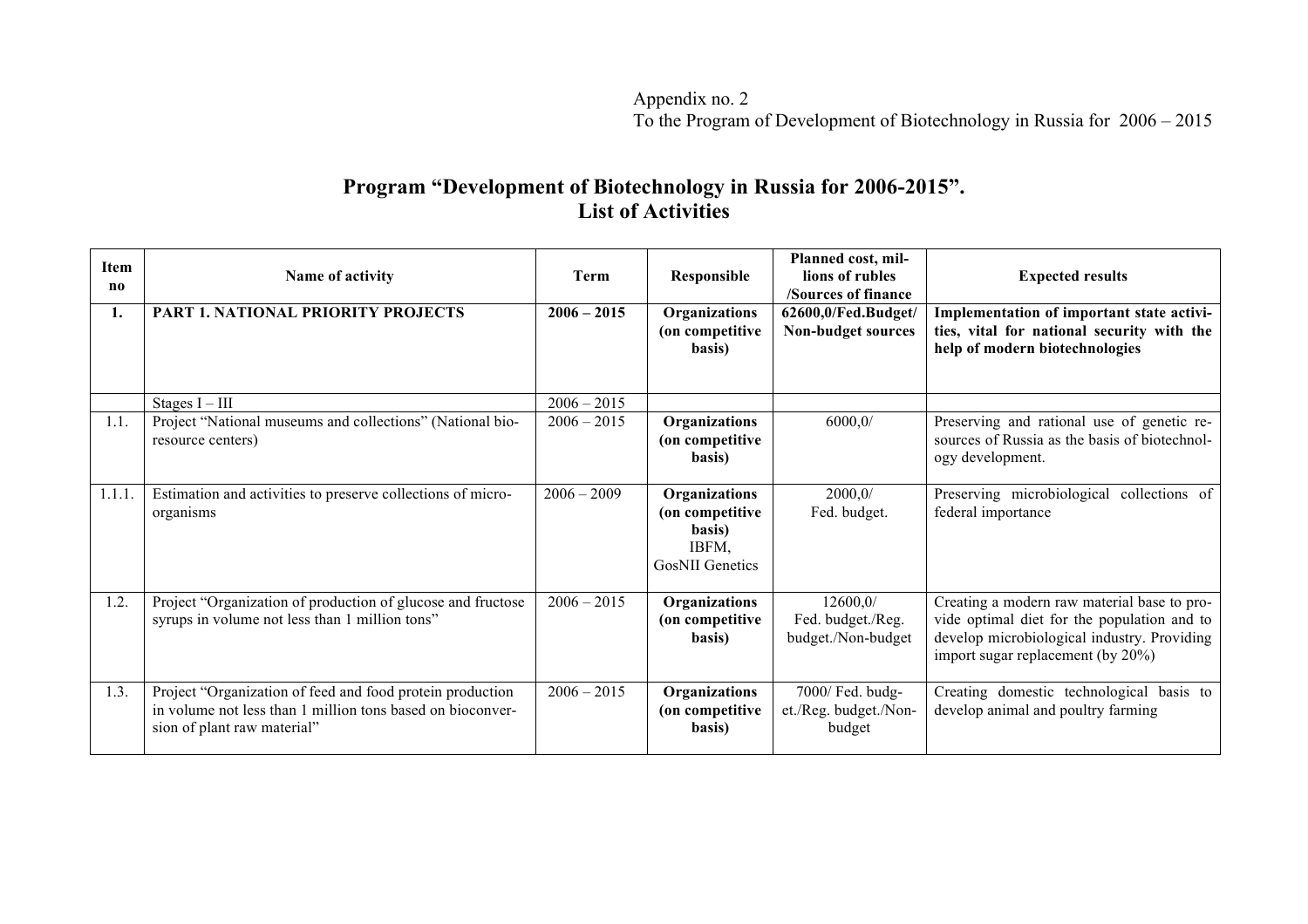| <b>Item</b><br>n <sub>0</sub> | Name of activity                                                                                                                                             | Term                           | Responsible                                       | Planned cost, mil-<br>lions of rubles<br>/Sources of finance | <b>Expected results</b>                                                                                                                                                           |
|-------------------------------|--------------------------------------------------------------------------------------------------------------------------------------------------------------|--------------------------------|---------------------------------------------------|--------------------------------------------------------------|-----------------------------------------------------------------------------------------------------------------------------------------------------------------------------------|
| 1.4.                          | Project «Organization производства альтернативного<br>моторного топлива на основе биоэтанола, биодизеля и<br>биогаза в объеме не менее 5% от общего баланса» | $2006 - 2015$                  | Organizations<br>(on competitive<br>basis)        | 12000/ Fed. budg-<br>et./Reg. budget./Non-<br>budget         | Replacing 5% hydrocarbon raw material by<br>biofuels (bioethanol, biodiesel and biogas),<br>produced from renewable raw materials.<br>Solving problems of ecology and economy.    |
| 1.5.                          | Project «Transition of chemical enterprises to not less than<br>10% of renewable raw materials»                                                              | $2006 - 2015$                  | <b>Organizations</b><br>(on competitive<br>basis) | 15000/ Fed. budget./<br>Reg. budget./<br>Non-budget          | Introducing<br>progressive resource-saving<br>technologies based on renewable materials<br>and biocatalysts<br>in chemical industry.<br>Achieving economical effect.              |
| 1.6.                          | Project «Development and introduction of ecologically safe<br>system of bioagriculture»                                                                      | $2006 - 2015$                  | <b>Organizations</b><br>(on competitive<br>basis) | 5000/ Fed. budget./<br>Reg. budget./<br>Non-budget           | Creating and wide-scale introduction of<br>modern bioagriculture systems in a number<br>of Russian regions. Solving problems of<br>ecology and economy.                           |
| 1.7.                          | Additional projects                                                                                                                                          | $2006 - 2015$                  | <b>Organizations</b><br>(on competitive<br>basis) | 5000/ Fed. budget./<br>Reg. budget./<br>Non-budget           | Решение актуальных общегосударствен-<br>ных проблем с помощью биотехнологий<br>(development водородной энергетики,<br>creating топливных ячеек на основе био-<br>катализа и т.д.) |
| 2.                            | <b>PART 2. FEDERAL PROJECTS</b>                                                                                                                              | $2006 - 2015$                  | <b>Organizations</b><br>(on competitive<br>basis) | 48800/<br>Fed. budget./ Reg.<br>budget./<br>Non-budget       | Solving vital problems of national econ-<br>omy of federal significance based on ac-<br>tive use of biotechnology                                                                 |
| 2.1.                          | <b>Stream "Fundamental biotechnology"</b>                                                                                                                    | $2006 - 2015$<br>$2006 - 2015$ | Organizations<br>(on competitive<br>basis)        | 4000,0/<br>Fed. budget.                                      | <b>Development</b><br>актуальных<br>проблем<br>фундаментальной биотехнологии как<br>основы для ускоренного развития оте-<br>чественной биотехнологии                              |
|                               | Stages $I - III$                                                                                                                                             |                                |                                                   |                                                              |                                                                                                                                                                                   |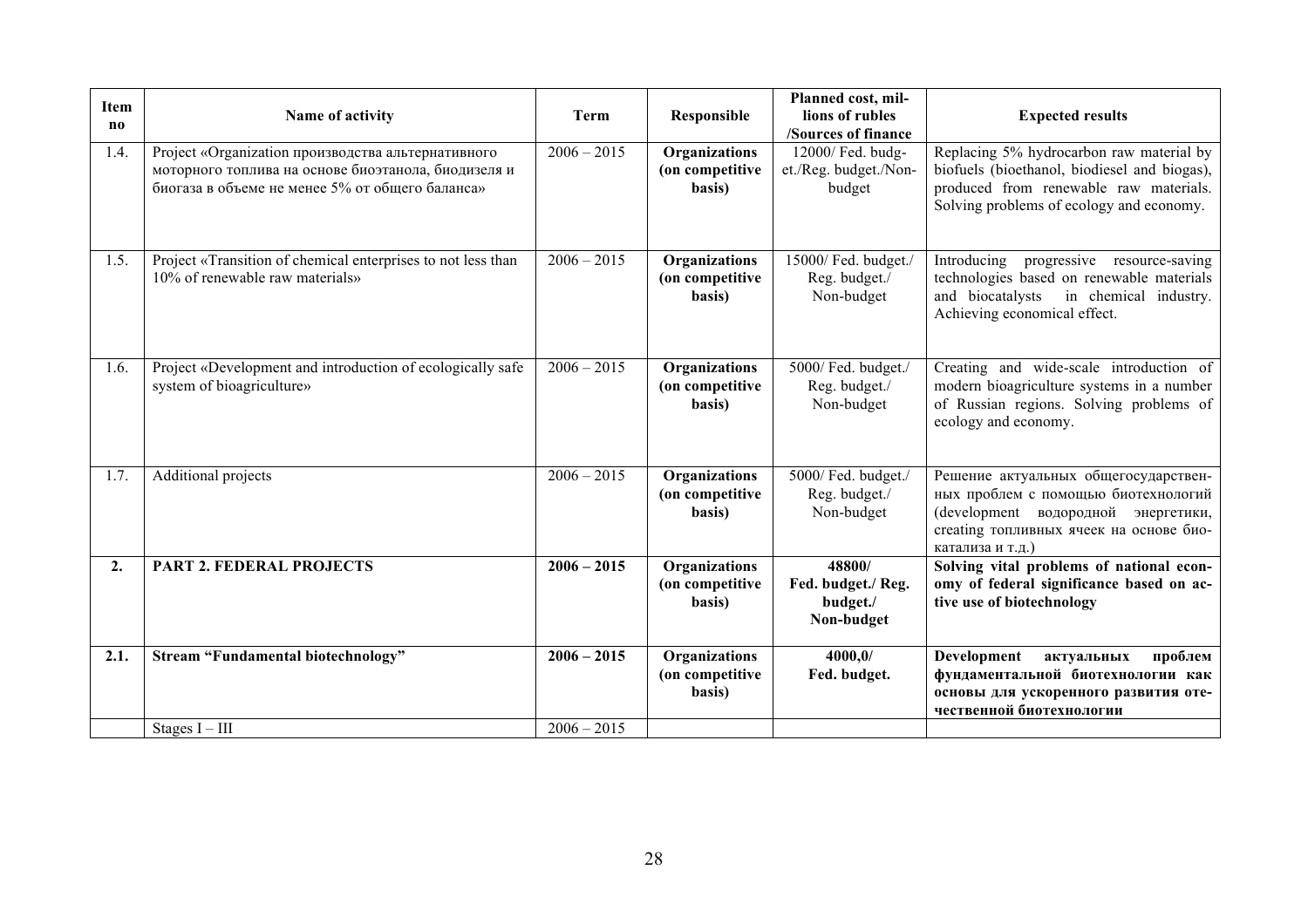| Item<br>no   | Name of activity                                                                                                              | <b>Term</b>   | Responsible                                                                                                                                 | Planned cost, mil-<br>lions of rubles<br>/Sources of finance | <b>Expected results</b>                                                                                                                            |
|--------------|-------------------------------------------------------------------------------------------------------------------------------|---------------|---------------------------------------------------------------------------------------------------------------------------------------------|--------------------------------------------------------------|----------------------------------------------------------------------------------------------------------------------------------------------------|
| 2.1.1.       | Project «Developing new biotechnological methods based<br>on post-genomic technologies (proteomics, metabolomics,<br>$etc.$ ) | $2006 - 2015$ | Organizations<br>(on competitive<br>basis)<br>IBCh RAS,<br><b>IMB RAS</b>                                                                   | 450,0/<br>Fed. budget.                                       | New biotechnological methods to solve<br>practical problems                                                                                        |
| 2.1.2.       | Project «Bioinformatics»                                                                                                      | $2006 - 2015$ | Organizations<br>(on competitive<br>basis)<br>MSU,<br>IMG,<br>Novosibirsk<br>University                                                     | 600,0/<br>Fed. budget.                                       | Creating better mathematical models of a<br>cell and using them in practice                                                                        |
| 2.1.3.       | Project "Nanobiotechnologies"                                                                                                 | $2006 - 2015$ | Organizations<br>(on competitive<br>basis)                                                                                                  | 1000, 0/<br>Fed. budget.                                     | Fundamental knowledge and models to be<br>applied in practice for various branches                                                                 |
| 2.1.4.       | Project «Antropogenomics»                                                                                                     | $2006 - 2015$ | Organizations<br>(on competitive<br>basis)<br>Institute of bio-<br>chemistry and<br>genetics (Ufa),<br>Institute of im-<br>munology         | 500,0/<br>Fed. budget.                                       | Creating theoretical basis for ethno- and<br>anthrop genetics to develop new methods<br>for diagnostics, treatment and preserving the<br>gene pool |
| 2.1.4.<br>1. | Subproject «Genetic Passport»                                                                                                 | $2006 - 2015$ | Organizations<br>(on competitive<br>basis)<br>Institute of gen-<br>eral genetics<br>RAS, Institute of<br>biochemistry and<br>genetics (Ufa) | 200,0/<br>Fed. budget.                                       | Creating genetic passports for pilot groups<br>(experimental groups, sportsmen, order<br>groups, etc.)                                             |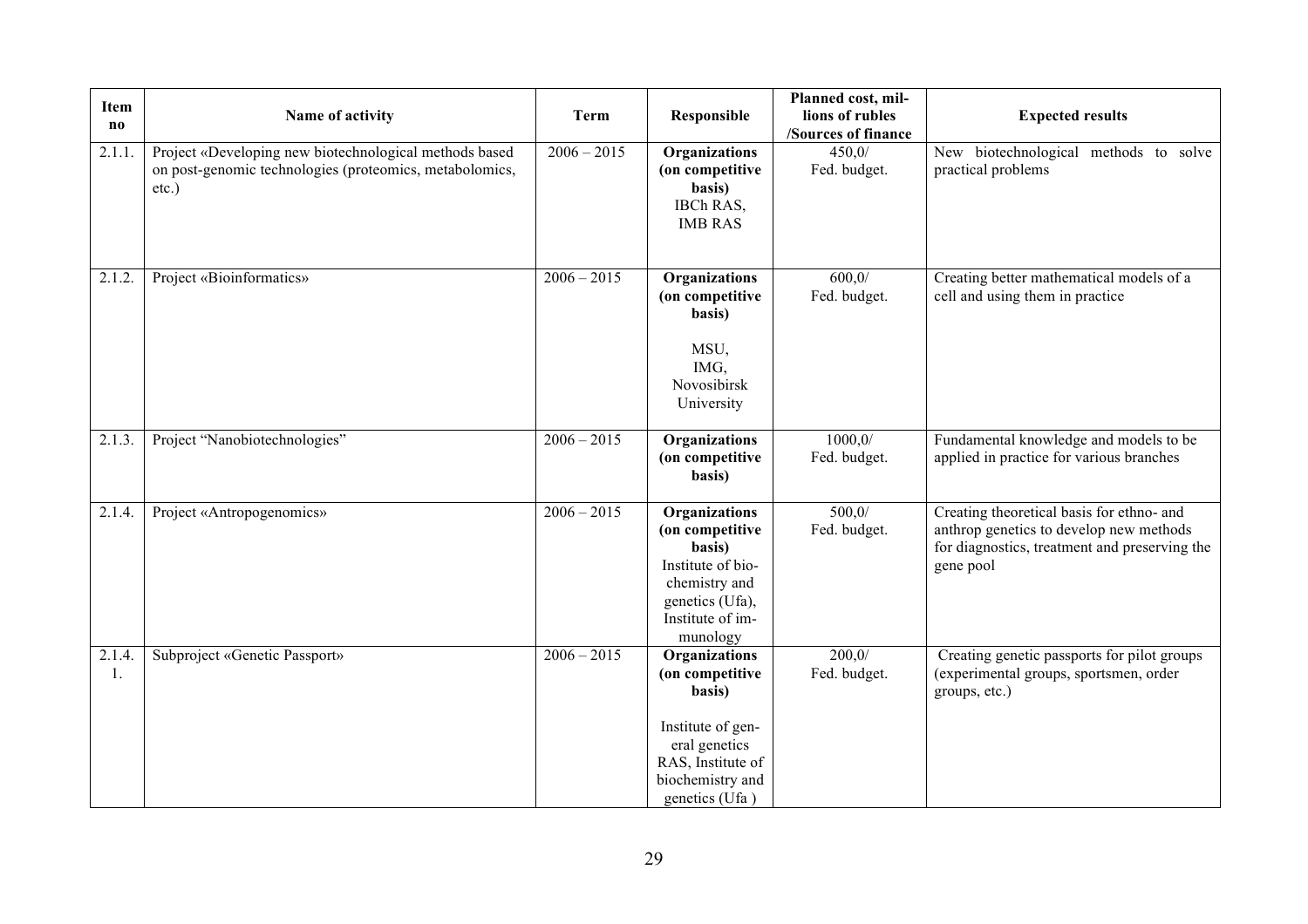| <b>Item</b><br>$\mathbf{n}\mathbf{o}$ | Name of activity                                                                    | Term          | <b>Responsible</b>                                                                                                       | Planned cost, mil-<br>lions of rubles<br>/Sources of finance | <b>Expected results</b>                                                                                                                           |
|---------------------------------------|-------------------------------------------------------------------------------------|---------------|--------------------------------------------------------------------------------------------------------------------------|--------------------------------------------------------------|---------------------------------------------------------------------------------------------------------------------------------------------------|
| 2.1.4.<br>2.                          | Reservee subprojects                                                                | $2006 - 2015$ | Organizations<br>(on competitive<br>basis)                                                                               | 300,0/<br>Fed. budget.                                       | Solving priority problems of anthrop genet-<br>ics                                                                                                |
| 2.1.5.                                | Project «Биоразнообразие и биобезопасность»                                         | $2006 - 2015$ | <b>Organizations</b><br>(on competitive<br>basis)<br>Institute of ecol-<br>ogy and evolu-<br>tion problems<br><b>RAS</b> | 250,0/<br>Fed. budget.                                       | Developing models to preserve biocenoses<br>Creating databases and methods of monitor-<br>ing and eliminating biological threats to<br>ecosystems |
| 2.1.6.                                | Project «Development новых технологических решений<br>в физико-химической биологии» | $2006 - 2015$ | Organizations<br>(on competitive<br>basis)                                                                               | 900.0/<br>Fed. budget.                                       | Absolutely new theoretic, methodological<br>and practical solutions using systematic<br>biology.                                                  |
| 2.1.6<br>1.                           | Subproject «Biocatalysts»                                                           | $2006 - 2015$ | <b>Organizations</b><br>(on competitive<br>basis)                                                                        | 450,0/<br>Fed. budget.                                       | Theoretical basis of biocatalysis with em-<br>phasis on practical application                                                                     |
| 2.1.6<br>2.                           | Reserve subprojects                                                                 | $2006 - 2015$ | <b>Organizations</b><br>(on competitive<br>basis)                                                                        | 450,0/<br>Fed. budget.                                       |                                                                                                                                                   |
| 2.1.7.                                | Additional projects                                                                 | $2006 - 2015$ | Organizations<br>(on competitive<br>basis)                                                                               | 300,0/<br>Fed. budget.                                       | Obtaining new fundamental knowledge to<br>be used in technology                                                                                   |
| 2.2.                                  | <b>Stream «Medical biotecnology»</b>                                                | $2006 - 2015$ | Organizations<br>(on competitive<br>basis)                                                                               | 9800,0/Fed. budg-<br>et./Reg. budg-<br>et./Non-budget        | Creating отечественных лекарств, вак-<br>цин и изделий медицинского назначе-<br>ния с использованием современных<br>биотехнологий                 |
|                                       | Stages $I - III$                                                                    | $2006 - 2015$ |                                                                                                                          |                                                              |                                                                                                                                                   |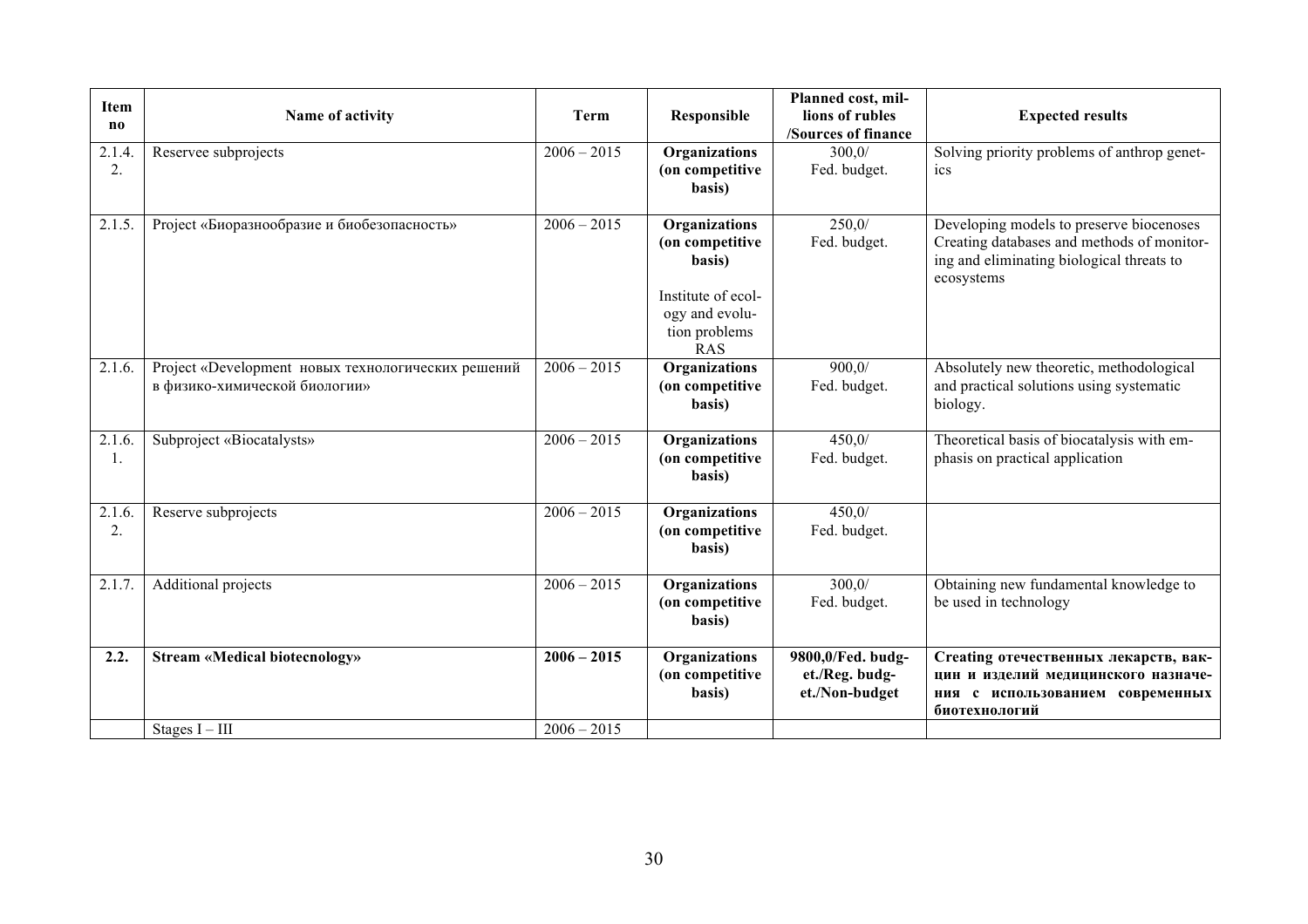| Item<br>no     | Name of activity                                                                  | <b>Term</b>   | Responsible                                                                                        | Planned cost, mil-<br>lions of rubles<br>/Sources of finance | <b>Expected results</b>                                                                                                                                                                                                                                               |
|----------------|-----------------------------------------------------------------------------------|---------------|----------------------------------------------------------------------------------------------------|--------------------------------------------------------------|-----------------------------------------------------------------------------------------------------------------------------------------------------------------------------------------------------------------------------------------------------------------------|
| 2.2.1          | Project «Vital medical drugs»                                                     | $2006 - 2015$ | Organizations<br>(on competitive<br>basis)                                                         | 5500,0/Fed. budg-<br>et./Reg. budget./Non-<br>budget         | Providing modern vital domestic medical<br>drugs for the population, and consequently,<br>improving the life quality and preventing<br>depopulation of the country. Solving the<br>problems of import replacement in no less<br>than 30% of the basic groups of drugs |
| 2.2.1.<br>1.   | Subproject «Prospective biogenerics»                                              | $2006 - 2015$ | Organizations<br>(on competitive<br>basis)                                                         | 2500,0/Fed. budg-<br>et./Reg. budget./Non-<br>budget         | Production of generics relevant for national<br>economy in needed volume, providing the<br>most necessary drugs                                                                                                                                                       |
| 2.2.1.<br>1.1. | Topic «Hormones (insulin, growth hormone, etc.)                                   | $2006 - 2015$ | Organizations<br>(on competitive<br>basis)                                                         | 1100,0/Fed. budg-<br>et./Reg. budget./Non-<br>budget         | Providing the population with domestic<br>gene-engineering hormones                                                                                                                                                                                                   |
| 2.2.1.<br>1.2. | Reserve topics                                                                    | $2006 - 2015$ | Organizations<br>(on competitive<br>basis)                                                         | 500,0/Fed. budg-<br>et./Reg. budget./Non-<br>budget          | Production of modern domestic drugs<br>based on cytokines to treat oncological, vi-<br>rus, etc diseases of social significance                                                                                                                                       |
| 2.2.1<br>1.3.  | Reserve topics                                                                    | $2006 - 2015$ | Organizations<br>(on competitive<br>basis)                                                         | 900,0/Fed. budg-<br>et./Reg. budget./Non-<br>budget          |                                                                                                                                                                                                                                                                       |
| 2.2.1<br>2.    | Subproject "Therapeutic monoclonal antibodies"                                    | $2006 - 2015$ | Organizations<br>(on competitive<br>basis)<br>Institute of ex-<br>perimental car-<br>diology RKNPK | 600,0/Fed. budg-<br>et./Reg. budget./Non-<br>budget          | Development and production of therapeutic<br>monoclonal antibodies - one of the most<br>modern methods to treat cardiological, on-<br>cological, etc. diseases                                                                                                        |
| 2.2.1<br>3.    | Subproject «Development and production of new medical<br>drugs based on peptides» | $2006 - 2015$ | <b>Organizations</b><br>(on competitive<br>basis)                                                  | 300,0/ Fed. budg-<br>et./Reg. budget./Non-<br>budget         | Production of socially important drugs<br>based on peptides                                                                                                                                                                                                           |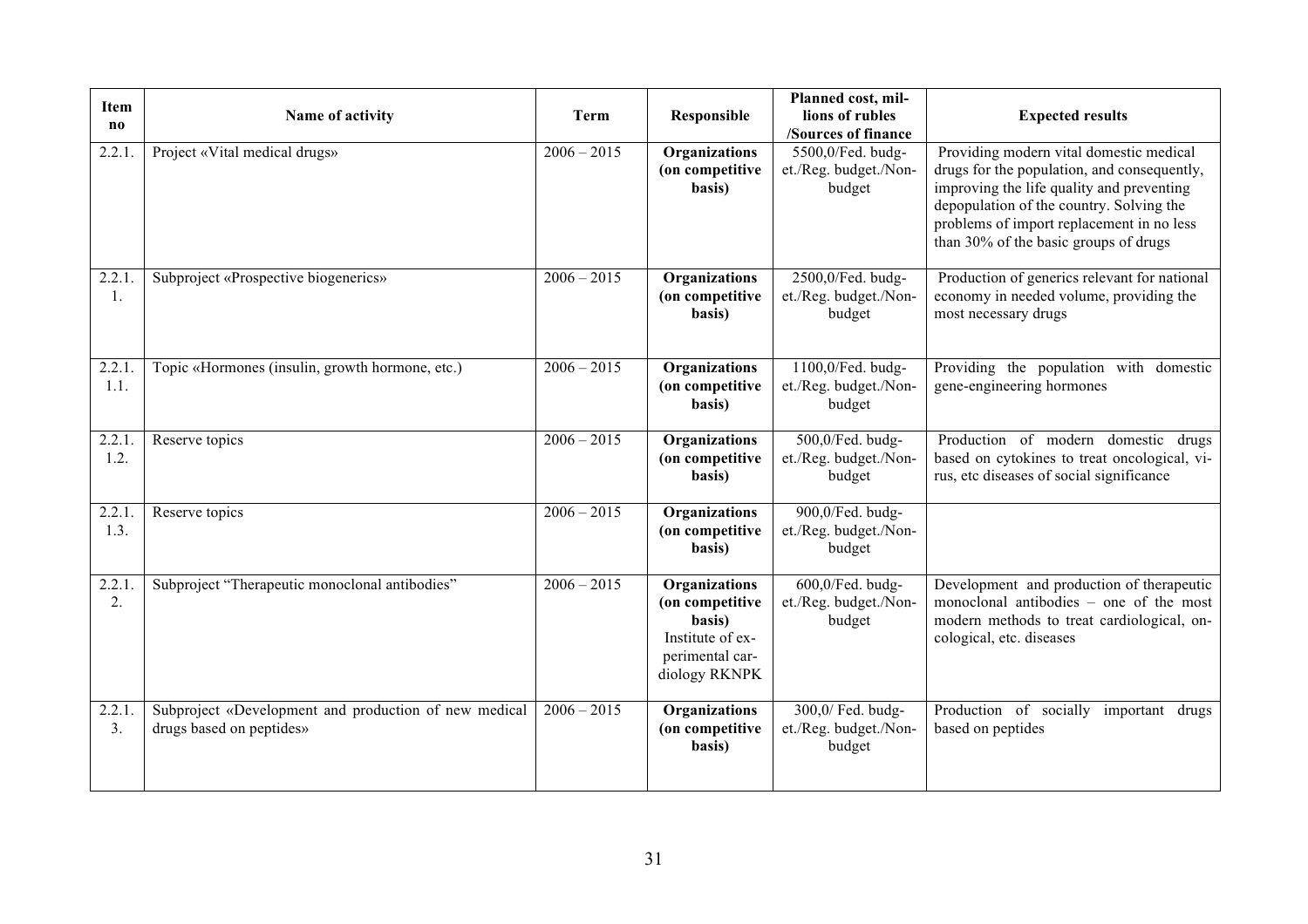| <b>Item</b><br>no         | Name of activity                                                                                                                               | <b>Term</b>   | Responsible                                                                                                                                | Planned cost, mil-<br>lions of rubles<br>/Sources of finance       | <b>Expected results</b>                                                                                                                                                                                                                                 |
|---------------------------|------------------------------------------------------------------------------------------------------------------------------------------------|---------------|--------------------------------------------------------------------------------------------------------------------------------------------|--------------------------------------------------------------------|---------------------------------------------------------------------------------------------------------------------------------------------------------------------------------------------------------------------------------------------------------|
| 2.2.1<br>$\overline{4}$ . | Subproject "Development and production of new medical<br>drugs based on biotechnological substances"                                           | $2006 - 2015$ | Organizations<br>(on competitive<br>basis)                                                                                                 | 1000,0/ Fed. budg-<br>et./Reg. budget./Non-<br>budget              | Development и production новых<br>лекар-<br>ственных препаратов на основе рекомби-<br>нантных белков, ДНК и др.                                                                                                                                         |
| 2.2.1<br>5.               | Reserve subprojects                                                                                                                            | $2006 - 2015$ | Organizations<br>(on competitive<br>basis)                                                                                                 | $\overline{1100, 0}$ Fed. budg-<br>et./Reg. budget./Non-<br>budget |                                                                                                                                                                                                                                                         |
| 2.2.2.                    | Project «New generation of vaccines»                                                                                                           | $2006 - 2015$ | Organizations<br>(on competitive<br>basis)<br>Institute of virus<br>drugs RAMS,<br>Center of vi-<br>rusology IM ME<br>RF                   | 2200,0/Fed. budg-<br>et./Reg. budget./Non-<br>budget               | Development, creating and production of<br>vaccines of new generation for prophylac-<br>tics of socially important diseases                                                                                                                             |
| 2.2.3.                    | Project «In vitro diagnosticums"                                                                                                               | $2006 - 2015$ | Organizations<br>(on competitive<br>basis)                                                                                                 | 1100,0/Fed. budg-<br>et./Reg. budget./Non-<br>budget               | Production of in vitro diagnosticums to per-<br>fect the laboratory diagnostics system of the<br>country                                                                                                                                                |
| 2.2.4.                    | Project «Scientific-methodical and practical aspects of us-<br>ing human stem cells»                                                           | $2006 - 2015$ | Organizations<br>(on competitive<br>basis)                                                                                                 | 300,0/Fed. budg-<br>et./Reg. budget./Non-<br>budget                | Development of theoretic, methodological<br>practical and ethical bases of cell technolo-<br>gy                                                                                                                                                         |
| 2.2.4.<br>1.              | Subproject: «Creating hi-tech test systems based on differ-<br>ent types of stem cells to estimate new biotechnological and<br>pharmacy drugs» | $2006 - 2009$ | Organizations<br>(on competitive<br>basis)<br>Center of high<br>technology<br>"ChimRar",<br>Institute of de-<br>velopment biol-<br>ogy RAS | 100,0/Fed. budg-<br>et./Reg. budget./Non-<br>budget                | Development of effective criteria of com-<br>plex estimation and standardization of stem<br>cell lines, creating protocols for testing of<br>different biologically active substances on<br>cell models, obtained from the differentiated<br>stem cells |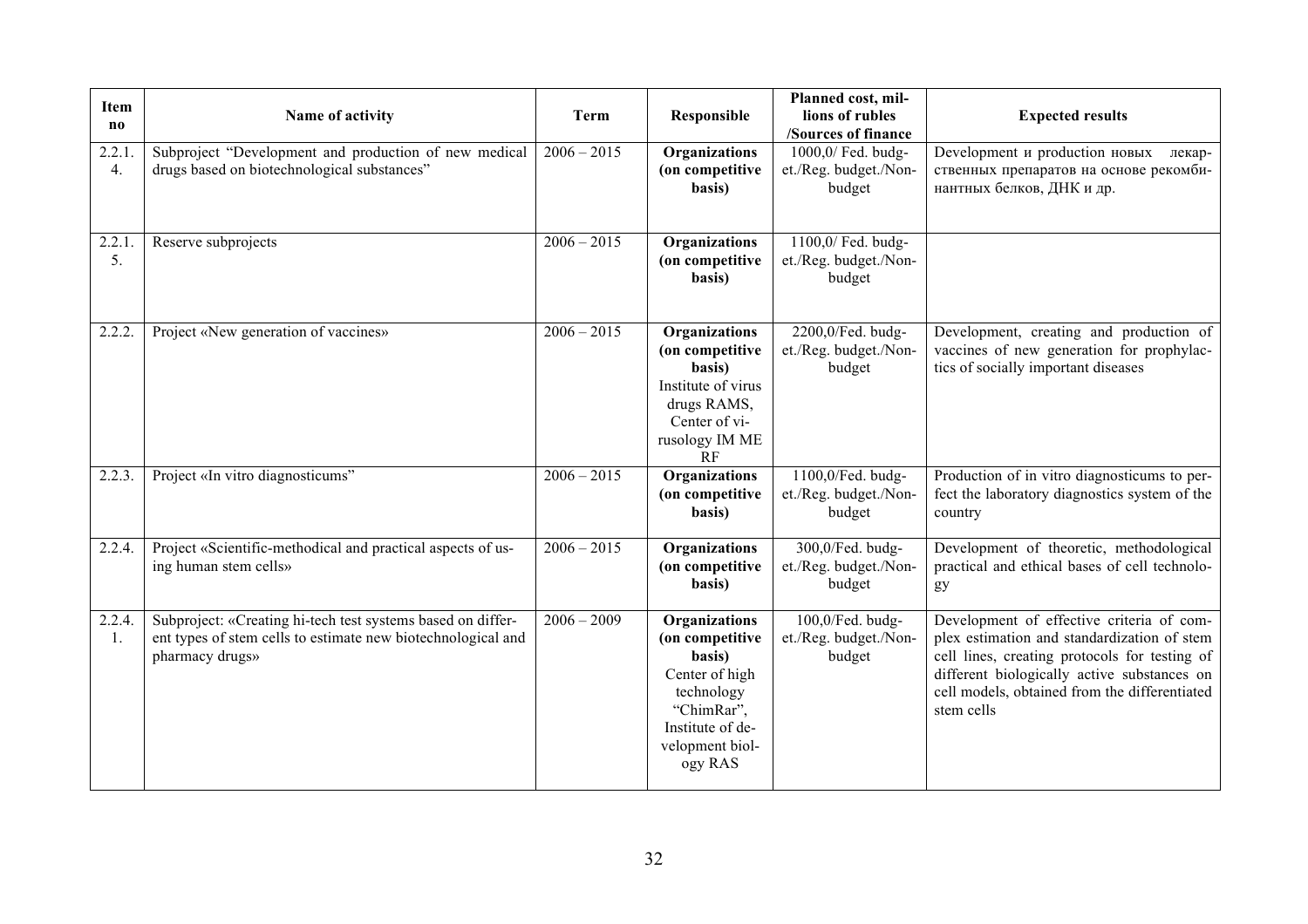| <b>Item</b><br>no | Name of activity                                                                | <b>Term</b>   | Responsible                                                                                                                          | Planned cost, mil-<br>lions of rubles<br>/Sources of finance | <b>Expected results</b>                                                                                                                                                                                |
|-------------------|---------------------------------------------------------------------------------|---------------|--------------------------------------------------------------------------------------------------------------------------------------|--------------------------------------------------------------|--------------------------------------------------------------------------------------------------------------------------------------------------------------------------------------------------------|
| 2.2.4<br>2.       | Reserve subprojects                                                             | $2006 - 2015$ | Organizations<br>(on competitive<br>basis)                                                                                           | 200,0/Fed. budg-<br>et./Reg. budget./Non-<br>budget          |                                                                                                                                                                                                        |
| 2.2.5.            | Project: «Socially important diseases (virus hepatites,<br>AIDS, tuberculosis)» | $2006 - 2015$ | Organizations<br>(on competitive<br>basis)<br><b>Bioprocess</b><br>group of compa-<br>nies, LLC                                      | 300,0/Fed. budg-<br>et./Reg. budget./Non-<br>budget          | Creating and introduction of a complex of<br>modern drugs and technologies for diagnos-<br>tics, prophylactics and tretment of socially<br>important diseases (virus hepatites, AIDS,<br>tuberculosis) |
| 2.2.6             | Additional projects                                                             | $2006 - 2015$ | Organizations<br>(on competitive<br>basis)                                                                                           | 400,0/Fed. budg-<br>et./Reg. budget./Non-<br>budget          | Solving present-day problems of medical<br>biotechnology                                                                                                                                               |
| 2.3.              | <b>Stream «Agricultural biotechnology»</b>                                      | $2006 - 2015$ | Organizations<br>(on competitive<br>basis)                                                                                           | 5000,0/Fed. budg-<br>et./Reg. budg-<br>et./Non-budget        | Introduction of biotechnological methods<br>to various fields of agriculture                                                                                                                           |
|                   | Stages $I - III$                                                                | $2006 - 2015$ |                                                                                                                                      |                                                              |                                                                                                                                                                                                        |
| 2.3.1.            | Project «Domestic transgenic plants»                                            | $2006 - 2015$ | Organizations<br>(on competitive<br>basis)<br>SE Center "Bio-<br>engineering"<br>RAS, Institute of<br>plant physiology<br><b>RAS</b> | 1200,0/Fed. budg-<br>et./Reg. budget./Non-<br>budget         | Development of theoretic, methodic and<br>practical bases of creation of transgenic<br>plants in domestic establishments. Conduct-<br>ing field longitude research and experi-<br>mental work          |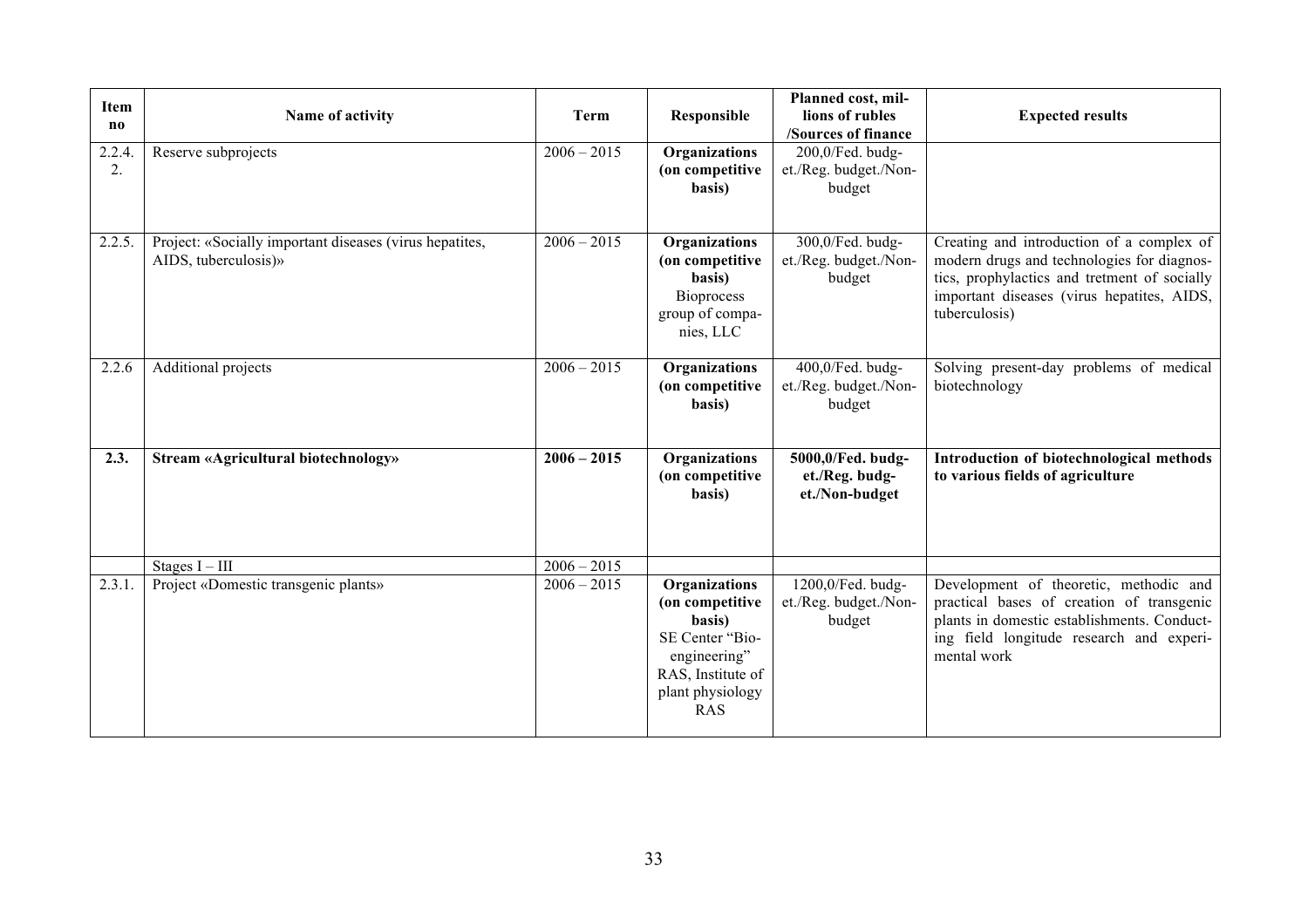| Item<br>no  | Name of activity                                           | Term          | Responsible                                | Planned cost, mil-<br>lions of rubles<br>/Sources of finance | <b>Expected results</b>                                                                                                                                       |
|-------------|------------------------------------------------------------|---------------|--------------------------------------------|--------------------------------------------------------------|---------------------------------------------------------------------------------------------------------------------------------------------------------------|
| 2.3.2.      | Project «Biological plant protection (biopesticides))»     | $2006 - 2015$ | Organizations<br>(on competitive<br>basis) | 600,0/Fed. budg-<br>et./Reg. budget./Non-<br>budget          | Development and production of modern<br>biopesticides. Import replaced by 50%                                                                                 |
|             |                                                            |               | "Vostok" PLC                               |                                                              |                                                                                                                                                               |
| 2.3.3.      | Project «Veterinary biotechnology (vaccines, drugs, etc.)» | $2006 - 2015$ | Organizations<br>(on competitive<br>basis) | 600,0/Fed. budg-<br>et./Reg. budget./Non-<br>budget          | Development and production of new vac-<br>cines, diagnosticums and veterinary drugs.<br>Import replaced by 70%                                                |
| 2.3.4.      | Project «Domestic transgenic animals»                      | $2006 - 2015$ | Organizations<br>(on competitive<br>basis) | 300,0/Fed. budg-<br>et./Reg. budget./Non-<br>budget          | Creating experimental models of transgenic<br>animals                                                                                                         |
| 2.3.5.      | Project «Soil biocenosis»                                  | $2006 - 2015$ | Organizations<br>(on competitive<br>basis) | 1100,0/Fed. budg-<br>et./Reg. budget./Non-<br>budget         | Development of theoretic and practical ba-<br>ses for biological farming. Experimental<br>testing of typical models in different agri-<br>cultural landscapes |
| 2.3.5.      | Subproject «Biofertilizers»                                | $2006 - 2015$ | Organizations<br>(on competitive<br>basis) | $200,0$ /Fed. budg-<br>et./Reg. budget./Non-<br>budget       | Wide-scale introduction of biofertilizers to<br>agricultural biotechnology                                                                                    |
| 2.3.5.<br>2 | Reserve subprojects                                        | $2006 - 2015$ | Organizations<br>(on competitive<br>basis) | 900,0/Fed. budg-<br>et./Reg. budget./Non-<br>budget          |                                                                                                                                                               |
| 2.3.6.      | Project «Biology and biotechnology of fungi»               | $2006 - 2015$ | Organizations<br>(on competitive<br>basis) | 150,0/Fed. budg-<br>et./Reg. budget./Non-<br>budget          | Development and organization of produc-<br>tion of a complex of equipment and tech-<br>nologies for wide scale fungi and fungi-<br>based products production  |
| 2.3.7.      | Additional projects                                        | $2006 - 2015$ | Organizations<br>(on competitive<br>basis) | 1050,0/Fed. budg-<br>et./Reg. budget./Non-<br>budget         | Solving present-day problems of agricultur-<br>al biotechnology                                                                                               |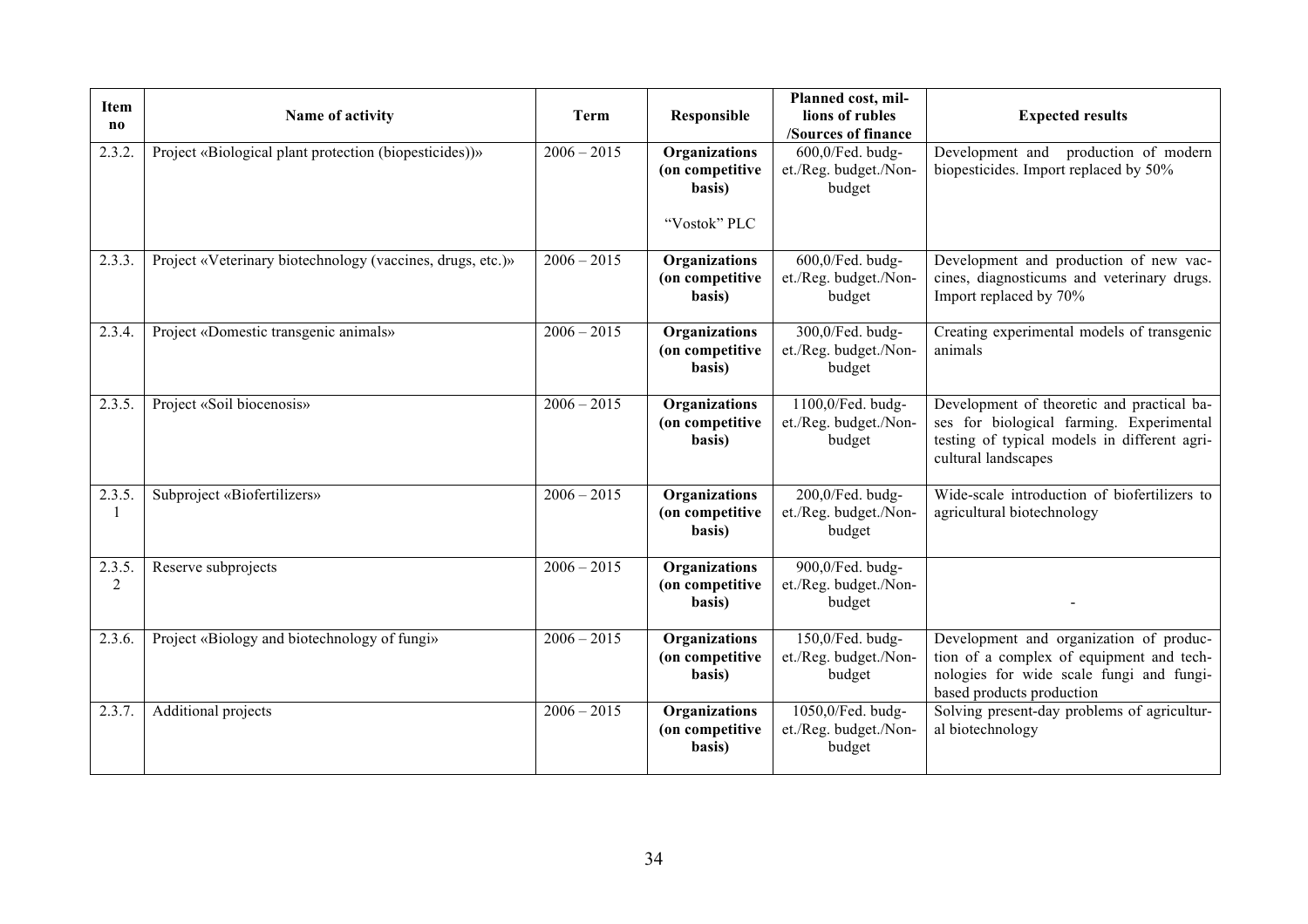| Item<br>$\bf{no}$ | Name of activity                                   | <b>Term</b>                               | Responsible                                       | Planned cost, mil-<br>lions of rubles<br>/Sources of finance | <b>Expected results</b>                                                                                                                                                                 |
|-------------------|----------------------------------------------------|-------------------------------------------|---------------------------------------------------|--------------------------------------------------------------|-----------------------------------------------------------------------------------------------------------------------------------------------------------------------------------------|
| 2.4.              | <b>Stream «Food biotechnology»</b>                 | $2006 - 2015$                             | Organizations<br>(on competitive<br>basis)        | 4000,0/Fed. budg-<br>et./Reg. budg-<br>et./Non-budget        | Providing the population with high-<br>quality foodstuffs, produced using bio-<br>technology                                                                                            |
| 2.4.1             | Stages $I - III$<br>Project «Functional nutrition» | $\overline{2006} - 2015$<br>$2006 - 2011$ | Organizations<br>(on competitive<br>basis)        | 1600,0/Fed. budg-<br>et./Reg. budget./Non-<br>budget         | Development of theoretical; and practical<br>bases for optimal; nutrition. Creating me-<br>thodic recommendations and launching do-<br>mestic production based on new technolo-<br>gies |
| 2.4.1<br>2.       | Subproject «Child nutrition"                       | $2006 - 2011$                             | Organizations<br>(on competitive<br>basis)        | 600,0/Fed. budg-<br>et./Reg. budget./Non-<br>budget          | Development of diet schemes for natural<br>and artificial nutrition for the newborns and<br>junior schoolchildren. Creating optimal di-<br>ets for children and schoolchildren          |
| 2.4.1<br>3.       | Reserve subprojects                                | $2006 - 2011$                             | Organizations<br>(on competitive<br>basis)        | 1000,0/Fed. budg-<br>et./Reg. budget./Non-<br>budget         |                                                                                                                                                                                         |
| 2.4.2.            | Project «Biotechnologies in bakery»                | $2006 - 2015$                             | <b>Organizations</b><br>(on competitive<br>basis) | 850,0/Fed. budg-<br>et./Reg. budget./Non-<br>budget          | Providing cheap high quality bakery prod-<br>ucts based on biotechnological achieve-<br>ments                                                                                           |
| 2.4.2.<br>1.      | Subproject «Bakery leaven»                         | $2006 - 2015$                             | Organizations<br>(on competitive<br>basis)        | 400,0/Fed. budg-<br>et./Reg. budget./Non-<br>budget          | Organization of producing bakery leaven<br>based on prospective strains                                                                                                                 |
| 2.4.2<br>2.       | Reserve subprojects                                | $2006 - 2015$                             | Organizations<br>(on competitive<br>basis)        | 450,0/Fed. budg-<br>et./Reg. budget./Non-<br>budget          |                                                                                                                                                                                         |
| 2.4.3.            | Project «BAA biotechnology»                        | $2006 - 2015$                             | Organizations<br>(on competitive<br>basis)        | 200,0/Fed. budg-<br>et./Reg. budget./Non-<br>budget          | Organization of monitoring and databases of<br>natural and artificial BAA. Selecting and<br>introducing the best domestic BAA for op-<br>timal nutrition                                |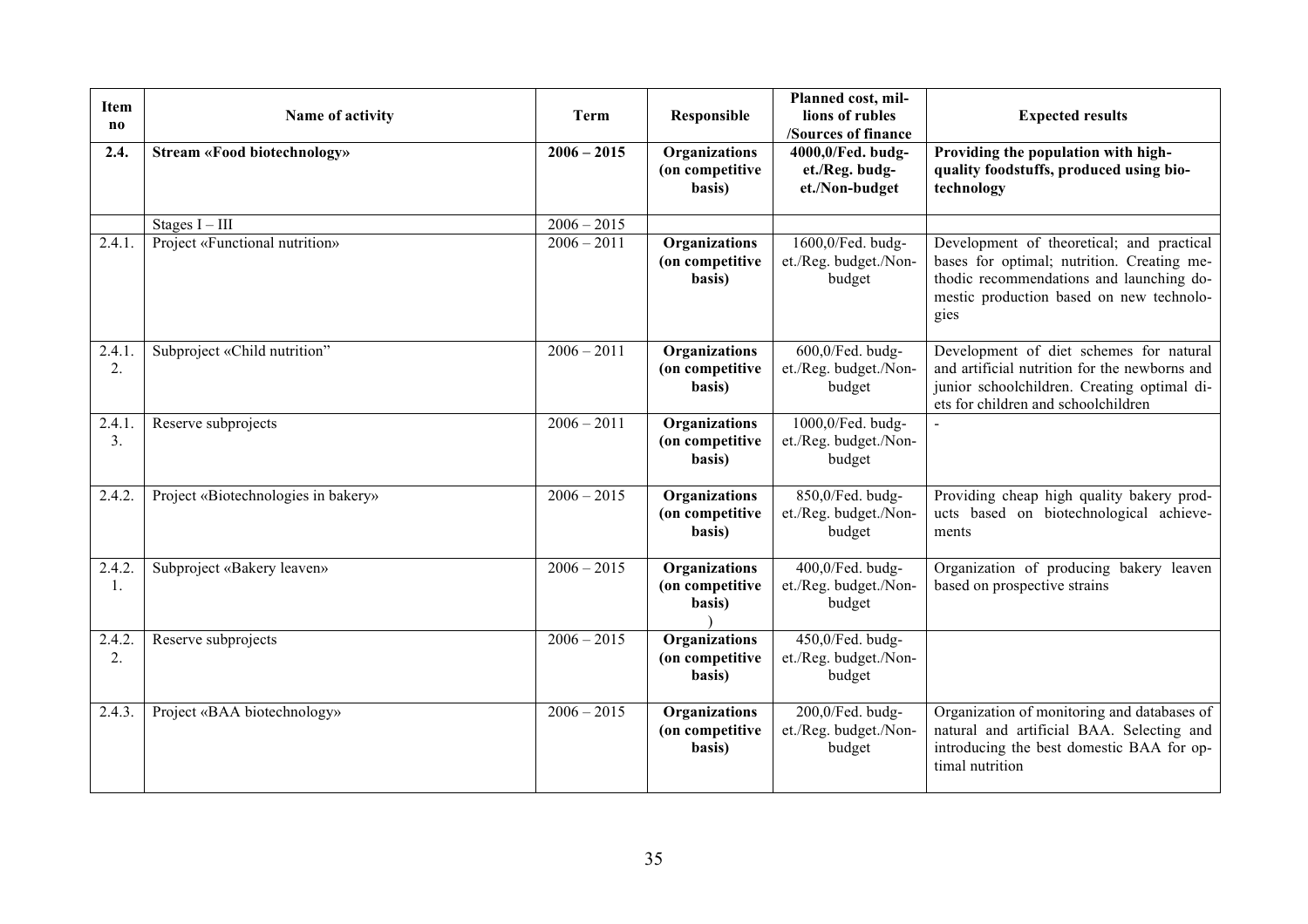| Item<br>$\bf{no}$ | Name of activity                                                                           | <b>Term</b>              | Responsible                                 | Planned cost, mil-<br>lions of rubles<br>/Sources of finance | <b>Expected results</b>                                                                                                                |
|-------------------|--------------------------------------------------------------------------------------------|--------------------------|---------------------------------------------|--------------------------------------------------------------|----------------------------------------------------------------------------------------------------------------------------------------|
| 2.4.3.<br>1.      | Subproject «Prebiotics, probiotics, sinbiotics"                                            | $2006 - 2008$            | Organizations<br>(on competitive<br>basis)  | 100,0/Fed. budg-<br>et./Reg. budget./Non-<br>budget          | Development of theoretic and scientific ba-<br>ses of using prebiotics, probiotics and sinbi-<br>otics for prophylactics and treatment |
| 2.4.3.<br>2.      | Reserve subprojects                                                                        | $2006 - 2015$            | Organizations<br>(on competitive)<br>basis) | 100,0/Fed. budg-<br>et./Reg. budget./Non-<br>budget          |                                                                                                                                        |
| 2.4.4.            | Project «Seafood biotechnology»                                                            | $2006 - 2015$            | Organizations<br>(on competitive<br>basis)  | 350,0/Fed. budg-<br>et./Reg. budget./Non-<br>budget          | Production of the most prospective food<br>ingredients using seafood                                                                   |
| 2.4.5.            | Project «Foodstuffs safety»                                                                | $2006 - 2015$            | Organizations<br>(on competitive<br>basis)  | 200,0/Fed. budg-<br>et./Reg. budget./Non-<br>budget          | Creating a system of independent profes-<br>sional expertise of foodstuffs quality, in-<br>cluding GMI analysis, toxin content, etc.   |
| 2.4.6.            | <b>Additional projects</b>                                                                 | $2006 - 2015$            | Organizations<br>(on competitive<br>basis)  | 800,0/ Fed. budg-<br>et./Reg. budget./Non-<br>budget         | Solving present-day problems of food bio-<br>technology                                                                                |
| 2.5.              | <b>Stream «Ecological biotechnology»</b>                                                   | $2006 - 2015$            |                                             | 1500,0/Fed. budg-<br>et./Reg. budg-<br>et./Non-budget        | Solving problems of ecology using bio-<br>technology                                                                                   |
|                   | Stages $I - III$                                                                           | $\overline{2006} - 2015$ |                                             |                                                              |                                                                                                                                        |
| 2.5.1.            | Project «Biotechnological bases of nature, industrial and<br>human environment protection» | $2006 - 2015$            | Organizations<br>(on competitive<br>basis)  | 300,0/Fed. budg-<br>et./Reg. budget./Non-<br>budget          | Creating systems of biological monitoring<br>and means of biological protection for envi-<br>ronment                                   |
| 2.5.2.            | Project «Bioremediation»                                                                   | $2006 - 2015$            | Organizations<br>(on competitive<br>basis)  | 300,0/Fed. budg-<br>et./Reg. budget./Non-<br>budget          | Development and wide-scale introduction of<br>modernways of agrolandscape restoration<br>using biotechnology methods                   |
| 2.5.3.            | Project «Biotechnological bases of creating ecologically<br>clean flats»                   | $2009 - 2015$            | Organizations<br>(on competitive<br>basis)  | 500,0/Fed. budg-<br>et./Reg. budget./Non-<br>budget          | Development of typical models and experi-<br>mental production of ecologically clean flats<br>based on biotechnology                   |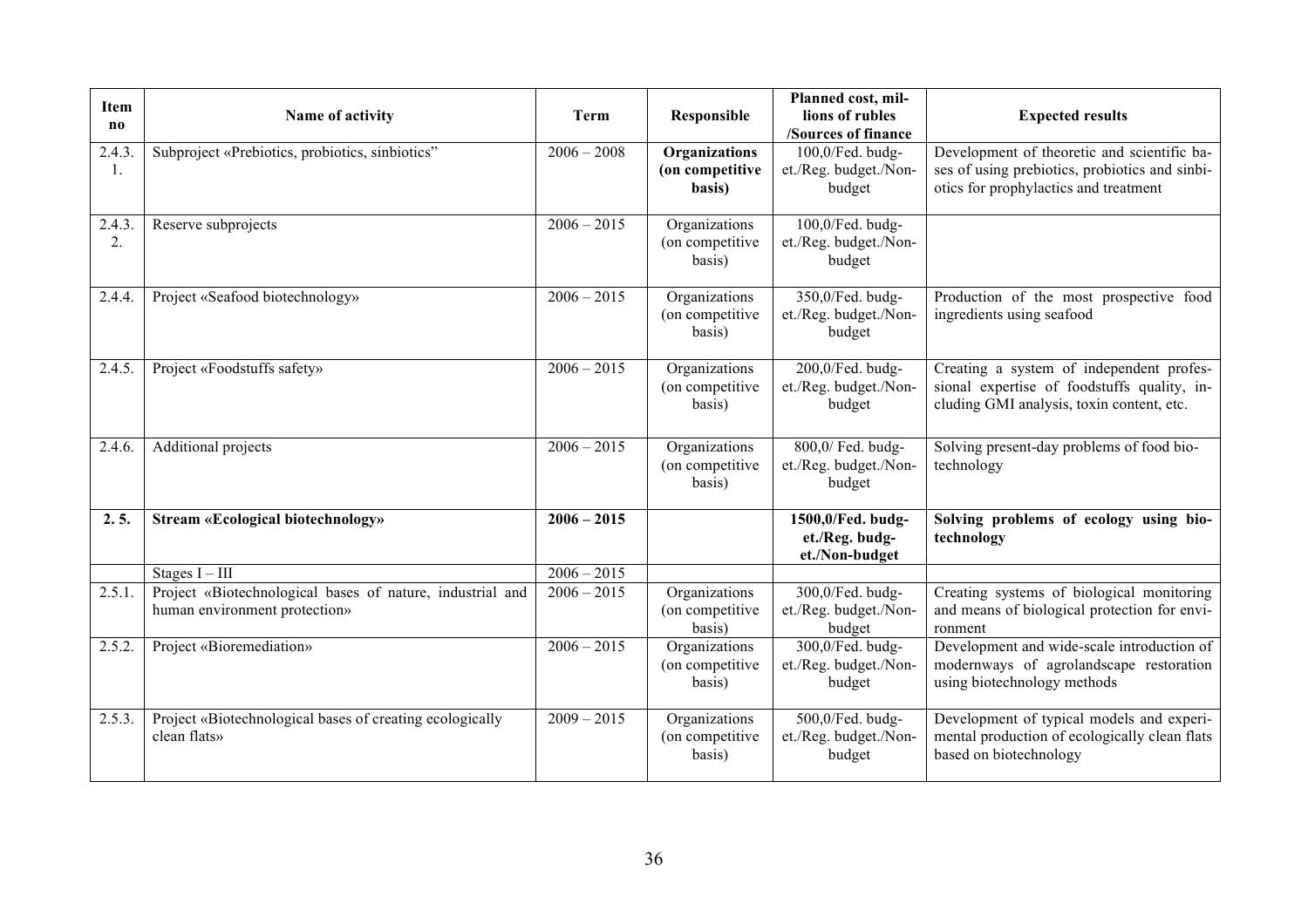| Item<br>$\mathbf{n}$ | Name of activity                                                                       | <b>Term</b>   | Responsible                                                 | Planned cost, mil-<br>lions of rubles<br>/Sources of finance | <b>Expected results</b>                                                                                                                     |
|----------------------|----------------------------------------------------------------------------------------|---------------|-------------------------------------------------------------|--------------------------------------------------------------|---------------------------------------------------------------------------------------------------------------------------------------------|
| 2.5.4                | Additional projects                                                                    | $2006 - 2015$ | Organizations<br>(on competitive)<br>basis)                 | 400,0/Fed. budg-<br>et./Reg. budget./Non-<br>budget          | Solving present-day problems of ecology<br>using biotechnology                                                                              |
| 2.6.                 | <b>Stream «Industrial biotechnology»</b>                                               | $2006 - 2015$ | Organizations<br>(on competitive<br>basis)                  | 12700,0/Fed. budg-<br>et./Reg. budg-<br>et./Non-budget       | Expansion of domestic industrial produc-<br>tion of the most important biotechnologi-<br>cal produce                                        |
|                      | Stages $I - III$                                                                       | $2006 - 2015$ |                                                             |                                                              |                                                                                                                                             |
| 2.6.1.               | Project «Large production of ferments for different branch-<br>es of national economy» | $2006 - 2015$ | Organizations<br>(on competitive<br>basis),<br>"Vostok" PLC | 2500,0/Fed. budg-<br>et./Reg. budget./Non-<br>budget         | Industrial production of different ferments.<br>Import replaced by 50%                                                                      |
| 2.6.2.               | Project «Biotechnological production of amine acids»                                   | $2006 - 2015$ | Organizations<br>(on competitive<br>basis)                  | 1500,0/Fed. budg-<br>et./Reg. budget./<br>Non-budget         | Organization of domestic industrial produc-<br>tion of the most important amine acids to be<br>used in pharmacy, food, feed, etc. Branches. |
| 2.6.2.<br>-1.        | Subproject «Lysine»                                                                    | $2006 - 2015$ | Organizations<br>(on competitive<br>basis)                  | 900,0/Fed. budg-<br>et./Reg.<br>budget./Внебюдж              | Domestic lysine production in volume not<br>less than 10,000 tons to satisfy the needs of<br>animal and poultry farming                     |
| 2.6.2.<br>2.         | Reserve subprojects                                                                    | $2006 - 2015$ | Organizations<br>(on competitive<br>basis)                  | 600,0/Fed. budg-<br>et./Reg. budget./Non-<br>budget          |                                                                                                                                             |
| 2.6.3.               | Project «Expansion of antibiotic substances production»                                | $2006 - 2015$ | Organizations<br>(on competitive<br>basis)                  | 2000,0/Fed. budg-<br>et./Reg. budget./Non-<br>budget         | Organization of modern antibiotic substanc-<br>es production                                                                                |
| 2.6.4.               | Project «Industrial production of biodegraded polymers»                                | $2009 - 2015$ | Organizations<br>(on competitive<br>basis)                  | 2100,0/Fed. budg-<br>et./Reg.<br>budget./Внебюдж             | Development and wide-scale production of<br>different biodegraded polymers to solve the<br>problems of ecology                              |
| 2.6.5.               | Project «Production of vitamins»                                                       | $2009 - 2015$ | Organizations<br>(on competitive<br>basis)                  | 1500,0/Fed. budg-<br>et./Reg. budget./Non-<br>budget         | Organization of the most important vitamins<br>substances production to satisfy the needs of<br>human and veterinary medicine               |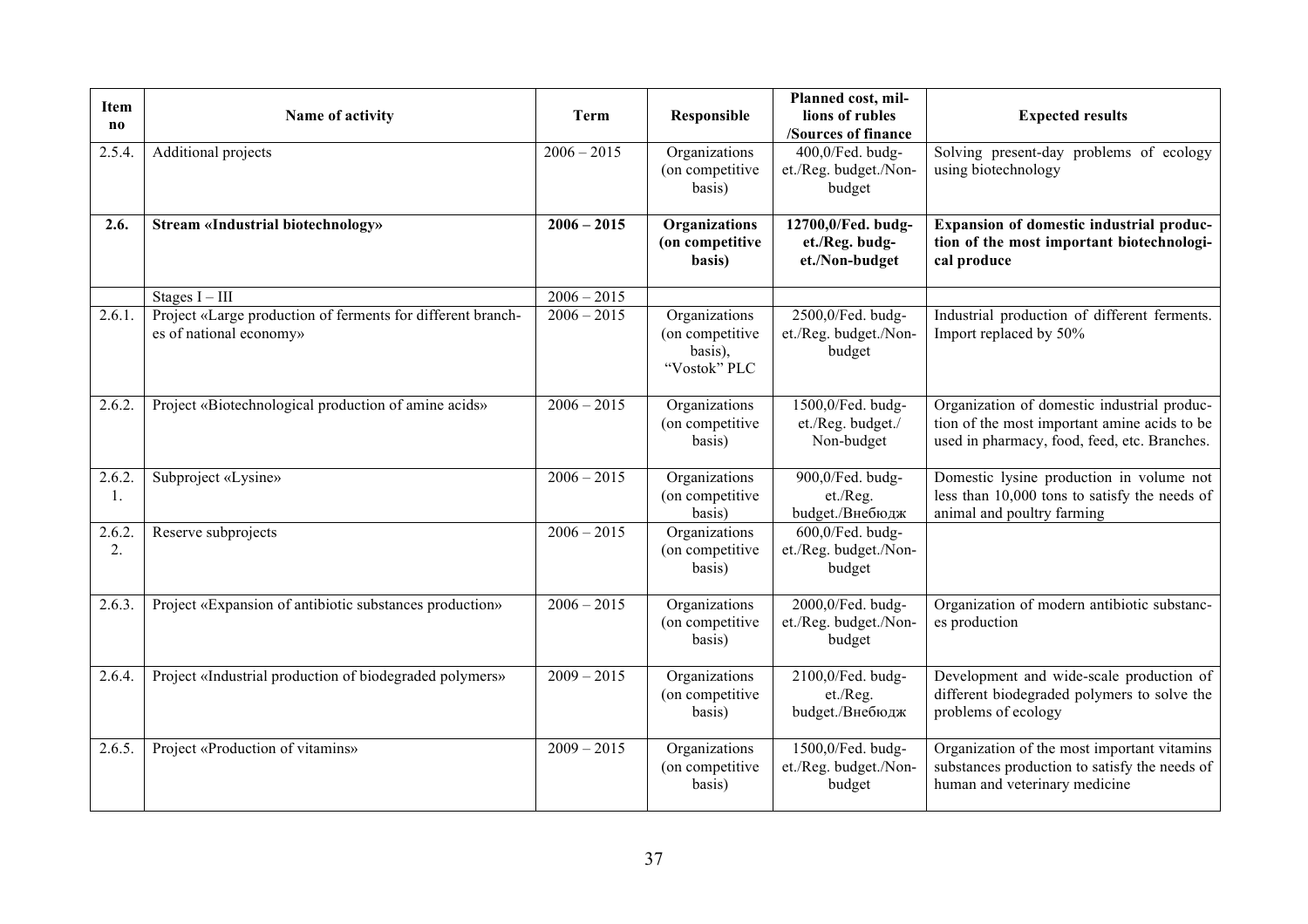| Item<br>$\bf{no}$ | Name of activity                                                                                                                                                                       | <b>Term</b>   | Responsible                                 | Planned cost, mil-<br>lions of rubles<br>/Sources of finance | <b>Expected results</b>                                                                                                                                                                                                                                  |
|-------------------|----------------------------------------------------------------------------------------------------------------------------------------------------------------------------------------|---------------|---------------------------------------------|--------------------------------------------------------------|----------------------------------------------------------------------------------------------------------------------------------------------------------------------------------------------------------------------------------------------------------|
| 2.6.6.            | Project «Production of polysaccharides»                                                                                                                                                | $2009 - 2015$ | Organizations<br>(on competitive)<br>basis) | 700,0/Fed. budg-<br>et./Reg. budget./Non-<br>budget          | Production of different polysaccharides for<br>food, mining, etc. industry                                                                                                                                                                               |
| 2.6.7.            | Project «biogeochemistry»                                                                                                                                                              | $2006 - 2015$ | Organizations<br>(on competitive)<br>basis) | 600,0/Fed. budg-<br>et./Reg. budget./Non-<br>budget          | Introduction of biotechnological methods in<br>mining industry                                                                                                                                                                                           |
| 2.6.7.<br>-1.     | Subproject «Application of biotechnology in gold mining<br>industry»                                                                                                                   | $2006 - 2015$ | Organizations<br>(on competitive<br>basis)  | 300,0/Fed. budg-<br>et./Reg. budget./Non-<br>budget          | Wide-scale use of biotechnology for gold<br>extraction from depleted ores                                                                                                                                                                                |
| 2.6.7.<br>2.      | Reserve subprojects                                                                                                                                                                    | $2006 - 2015$ | Organizations<br>(on competitive<br>basis)  | 300,0/Fed. budg-<br>et./Reg. budget./Non-<br>budget          |                                                                                                                                                                                                                                                          |
| 2.6.8.            | Creating a system of support for small and middle sized<br>companies in biotechnological industry                                                                                      | $2009 - 2015$ | Organizations<br>(on competitive<br>basis)  | 1000,0/ Fed. budg-<br>et./Reg. budget./Non-<br>budget        | Wide-range creating small and middle sized<br>biotechnological enterprises as a basis for<br>intensive development of biotechnological<br>industry, introduction of innovative pro-<br>jects, creating vacancies for staff qualified<br>in biotechnology |
| 2.6.8.            | Additional projects                                                                                                                                                                    | $2009 - 2015$ | Organizations<br>(on competitive)<br>basis) | 800,0/ Fed. budg-<br>et./Reg. budget./Non-<br>budget         | Solving present-day problems of industrial<br>biotechnology                                                                                                                                                                                              |
| 2.7.              | Stream «Legal, economic and organizational support of<br>biotechnology development»                                                                                                    | $2006 - 2015$ |                                             | 2300,0/ Fed. budg-<br>et./Reg. budg-<br>et./Non-budget       | Upgrade and creation of laws and acts,<br>development of economic mechanisms<br>and implementing information and or-<br>ganizational support to develop biotech-<br>nology                                                                               |
|                   | Stages I - III                                                                                                                                                                         | $2006 - 2015$ |                                             |                                                              |                                                                                                                                                                                                                                                          |
| 2.7.1.            | Project «Perfection of the current federal and regional legal<br>bases and making them consistent for biotechnology, in-<br>cluding adapting them to the international normative acts" | $2006 - 2015$ | Organizations<br>(on competitive)<br>basis) | 200,0/Fed. budg-<br>et./Reg. budget                          | Законы и подзаконные акты в новой ре-<br>дакции                                                                                                                                                                                                          |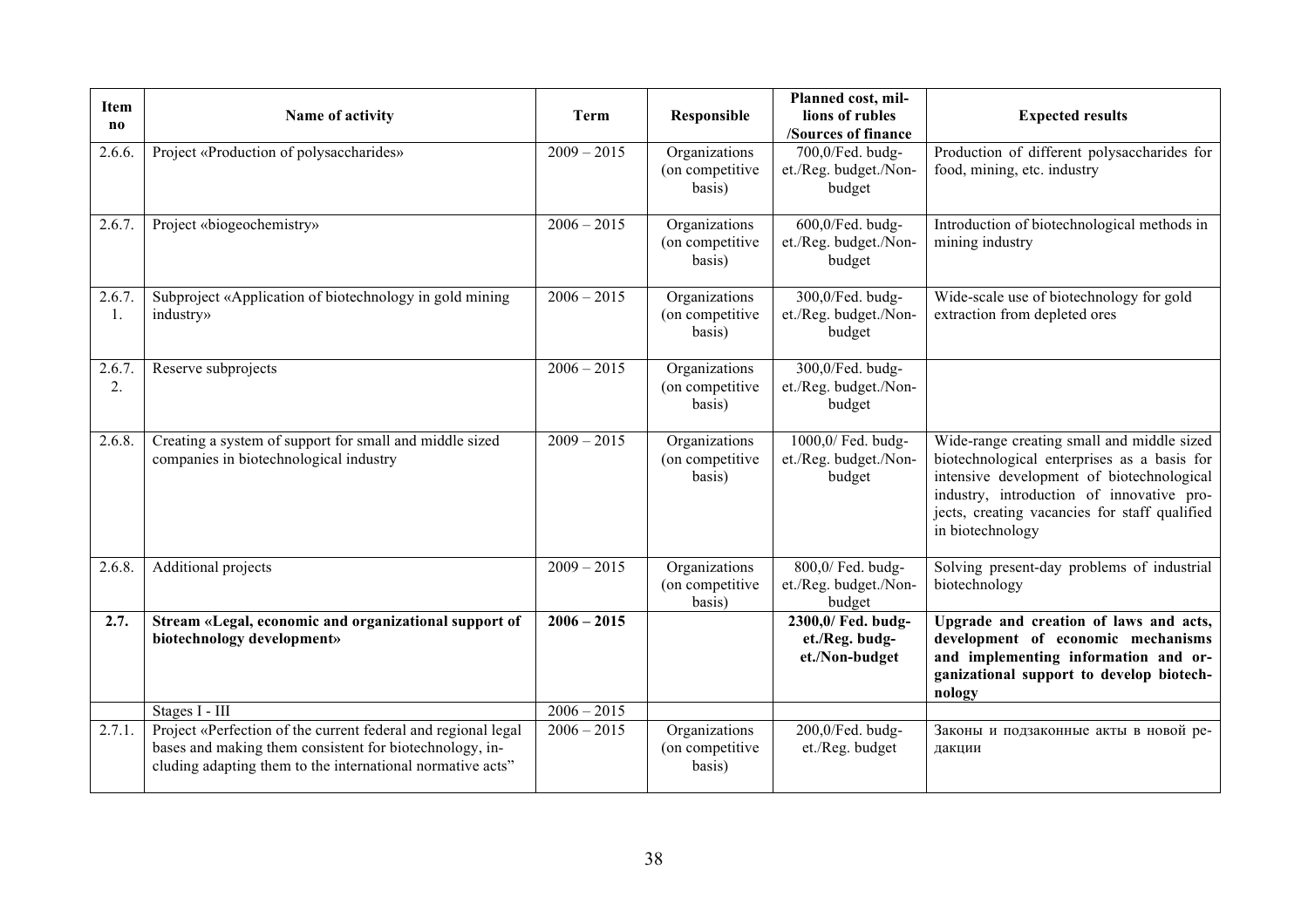| Item                   | Name of activity                                                                                                                               | Term                    | Responsible                                 | Planned cost, mil-<br>lions of rubles                   | <b>Expected results</b>                                                                                                                                                                      |  |  |
|------------------------|------------------------------------------------------------------------------------------------------------------------------------------------|-------------------------|---------------------------------------------|---------------------------------------------------------|----------------------------------------------------------------------------------------------------------------------------------------------------------------------------------------------|--|--|
| $\mathbf{n}\mathbf{o}$ |                                                                                                                                                |                         |                                             | <b>/Sources of finance</b>                              |                                                                                                                                                                                              |  |  |
| 2.7.2.                 | Project «Developing and passing new laws and normative<br>acts, regulating the scientific-practical activities in biotech-<br>nology»          | $2006 - 2015$           | Organizations<br>(on competitive<br>basis)  | 300,0/Fed. budg-<br>et./Reg. budget                     | New laws and normative acts                                                                                                                                                                  |  |  |
| 2.7.3.                 | Project «Regulation of the system of industrial normative<br>acts for legal and economic mechanisms in biotechnology<br>and related industries | $2006 - 2015$           | Organizations<br>(on competitive)<br>basis) | 100,0/Fed. budg-<br>et./Reg. budget                     | Corrected normative acts and databases                                                                                                                                                       |  |  |
| 2.7.4.                 | Project «Development of typical innovative models for bio-<br>technology»                                                                      | $2006 - 2015$           | Organizations<br>(on competitive)<br>basis) | 300,0/Fed. budg-<br>et./Reg. budget/ Non-<br>budget     | Creating typical models for biotechnologi-<br>cal techno parks and bioclusters. Providing<br>effective state-private partnership in co-<br>ordination of innovations                         |  |  |
| 2.7.5.                 | Project «Information technologies in biotechnology (data-<br>bases, the latest mobile and telecommunication technolo-<br>gies)»                | $2006 - 2015$           | Organizations<br>(on competitive<br>basis)  | 800,0/Fed. budg-<br>et./Reg. budget/ Non-<br>budget     | Creating databases. Introduction of the lat-<br>est information technologies. Creating au-<br>tomatic control and management systems<br>for biotechnological production                      |  |  |
| 2.7.6.                 | Project «Organizational, technical, analytical, publishing<br>and co-ordination activities in biotechnology"                                   | $2006 - 2015$           | Organizations<br>(on competitive<br>basis)  | 400,0/Fed. budg-<br>et./Reg. budget/ Non-<br>budget     | Creating an effective system of organiza-<br>tional and technical support for the Pro-<br>gram. Instructions, methodic comments,<br>databases. Organization of conference and<br>exhibitions |  |  |
| 2.7.7.                 | Additional projects                                                                                                                            | $2006 - 2015$           | Organizations<br>(on competitive<br>basis)  | 200,0/Fed. budg-<br>et./Reg. budget/ Non-<br>budget     | Solving present-day problems of legal, eco-<br>nomic, informational and organizational<br>support to develop biotechnology in Russia                                                         |  |  |
| 2.8.                   | <b>Stream «Material and technical basis»</b>                                                                                                   | $2006 - 2015$           |                                             | 8000,0 / Fed. budg-<br>et./Reg. budg-<br>et./Non-budget | Creating современной материально-<br>технической базы для развития отече-<br>ственной биотехнологии                                                                                          |  |  |
|                        | Stages I - III                                                                                                                                 | $2006 - 2015$           |                                             |                                                         |                                                                                                                                                                                              |  |  |
| 2.8.1.                 | Project «Модернизация материально-технической базы<br>биотехнологических предприятий и организаций»                                            | $\frac{1}{2006} - 2009$ | Organizations<br>(on competitive<br>basis)  | 2000,0/ Fed. budg-<br>et./Reg. budget/ Non-<br>budget   | Providing a steady transition of domestic<br>biotechnology enterprises to the internation-<br>al quality standards (GMP, ISO9001,<br>ISO14000 etc.)                                          |  |  |
| 2.8.2.                 | Project «Creating a modern domestic equipment base to<br>provide fundamental and applied biotechnology»                                        | $2006 - 2009$           | Organizations<br>(on competitive)<br>basis) | 1600,0/ Fed. budg-<br>et./Reg. budget/ Non-<br>budget   | Новые отечественные приборы для био-<br>логии и биотехнологии                                                                                                                                |  |  |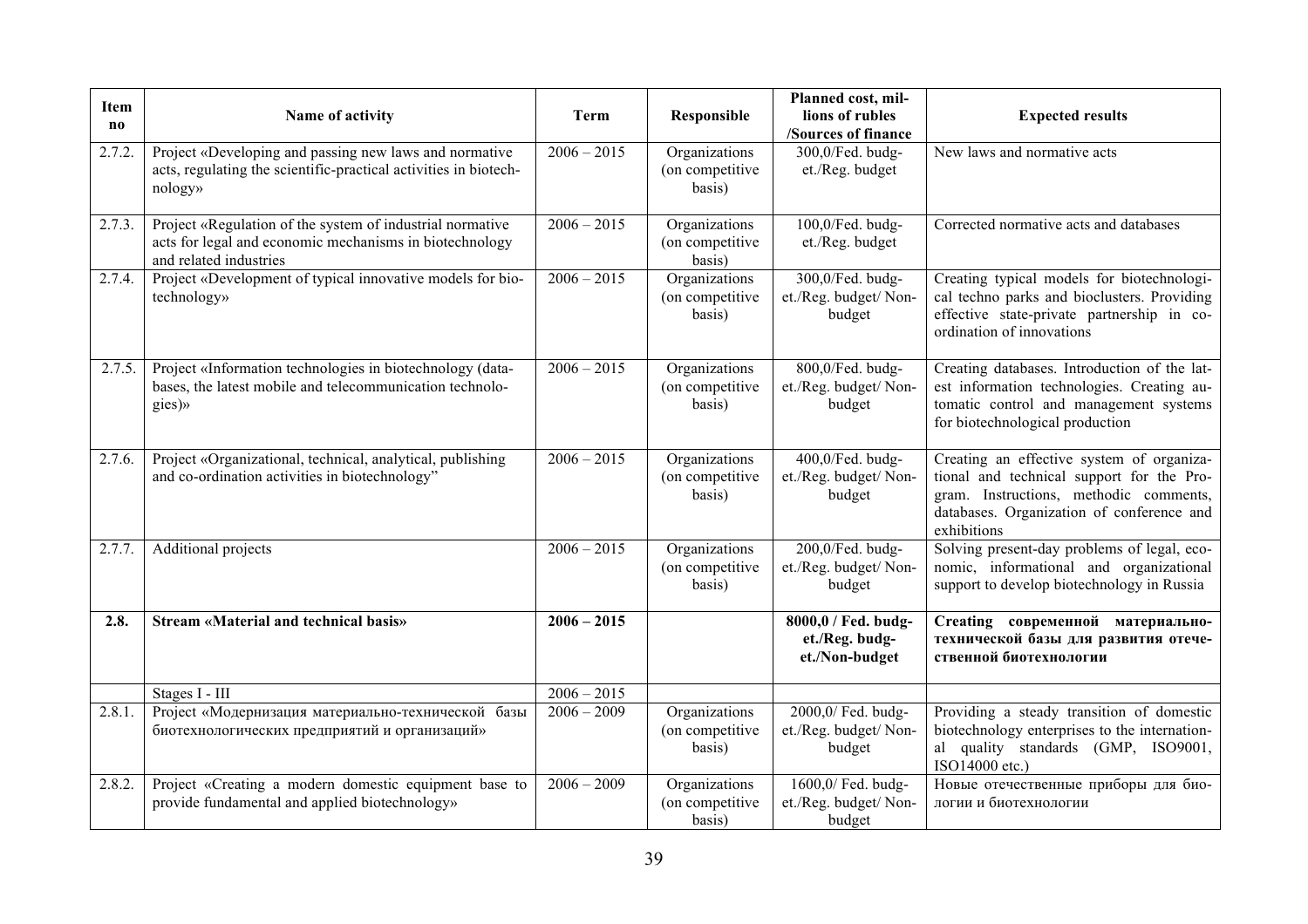| <b>Item</b><br>$\bf{no}$ | Name of activity                                                         | <b>Term</b>   | Responsible                                                                                        | Planned cost, mil-<br>lions of rubles<br>/Sources of finance | <b>Expected results</b>                                                                                                                                                                                                                                               |
|--------------------------|--------------------------------------------------------------------------|---------------|----------------------------------------------------------------------------------------------------|--------------------------------------------------------------|-----------------------------------------------------------------------------------------------------------------------------------------------------------------------------------------------------------------------------------------------------------------------|
| 2.8.2.<br>-1.            | Subproject «Biochips»                                                    | $2006 - 2009$ | Organizations<br>(on competitive)<br>basis)<br><b>IOFAS RAS,</b><br>IMB RAS,<br><b>IBCh RAS</b>    | 1000,0/ Fed. budg-<br>et./Reg. budget/ Non-<br>budget        | Creating original, protected by patents com-<br>plexes of biochips, complexes of equipment<br>and biochips for research in genomics and<br>proteomics and also for diagnostics in ap-<br>plied branches (medicine, agriculture, food<br>industry, ecology, biosafety) |
| 2.8.2.<br>2.             | Subproject «Analytical equipment»                                        | $2006 - 2009$ | Organizations<br>(on competitive<br>basis),<br>Institute of ana-<br>lytical device<br>building RAS | 600,0/ Fed. budg-<br>et./Reg. budget/ Non-<br>budget         | Development, creating and fitting with ana-<br>lytical equipment of domestic produce of<br>the leading institutes, universities and bio-<br>technological enterprises                                                                                                 |
| 2.8.3.                   | Project «Technological equipment for biotechnological<br>industry»       | $2006 - 2015$ | Organizations<br>(on competitive<br>basis)                                                         | 1000,0/ Fed. budg-<br>et./Reg. budget/ Non-<br>budget        | Creating basic deliverables and technologi-<br>cal lines for biotechnological industry                                                                                                                                                                                |
| 2.8.3.<br>-1.            | Subproject «Fermenters»                                                  | $2006 - 2015$ | Organizations<br>(on competitive<br>basis),<br>"Sayani" PLC                                        | 500,0/ Fed. budg-<br>et./Reg. budget/ Non-<br>budget         | Development and introduction of domestic<br>fermenters of the new generation for indus-<br>trial biotechnology                                                                                                                                                        |
| 2.8.3.<br>2.             | Reserve subprojects                                                      | $2006 - 2015$ | Organizations<br>(on competitive<br>basis)                                                         | 500,0/Fed. budg-<br>et./Reg. budget./Non-<br>budget          |                                                                                                                                                                                                                                                                       |
| 2.8.4.                   | Project «Reconstruction and building new biotechnological<br>facilities» | $2006 - 2015$ | Organizations<br>(on competitive<br>basis)                                                         | 2500,0/ Fed. budg-<br>et./Reg. budget/ Non-<br>budget        | Reconstruction of current and building new<br>prospective biotechnology enterprises                                                                                                                                                                                   |
| 2.8.5.                   | <b>Additional projectы</b>                                               | $2006 - 2015$ | Organizations<br>(on competitive<br>basis)                                                         | 900,0/Fed. budg-<br>et./Reg. budget/ Non-<br>budget          | Dealing with priority issues of material and<br>technical provision                                                                                                                                                                                                   |
| 2.9.                     | <b>Stream «Staff training for biotechnology»</b>                         | $2006 - 2015$ |                                                                                                    | 500,0 / Fed. budg-<br>et./Reg. budget/<br>Non-budget         | Creating a training system for staff in<br>domestic biotechnology                                                                                                                                                                                                     |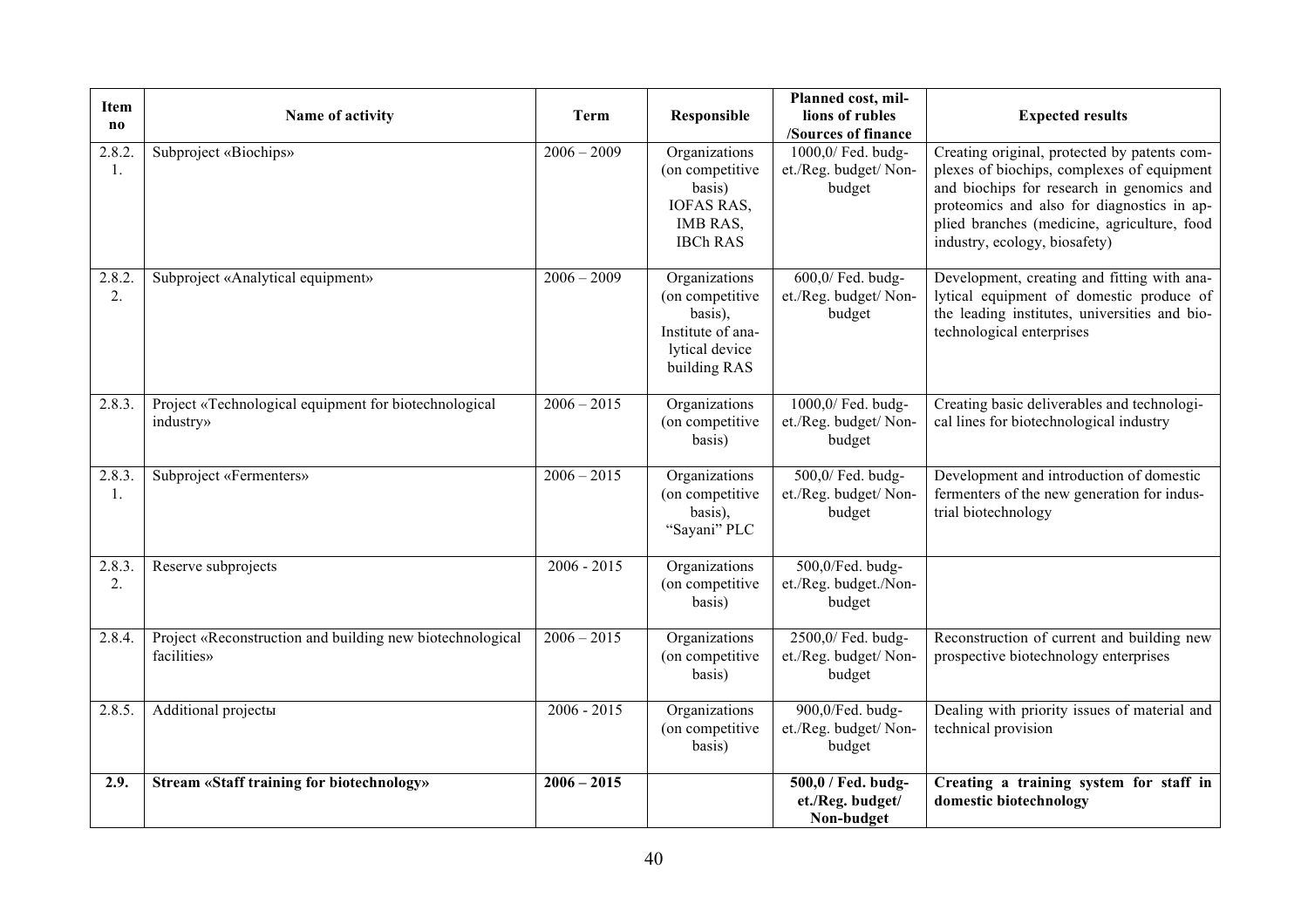| <b>Item</b><br>no | Name of activity                                                                                                                        | <b>Term</b>   | Responsible                                                                                                  | Planned cost, mil-<br>lions of rubles<br>/Sources of finance | <b>Expected results</b>                                                                                                                                                                                                                                                                                                                                                                                                                                                                                                                                                                                                                                                        |  |
|-------------------|-----------------------------------------------------------------------------------------------------------------------------------------|---------------|--------------------------------------------------------------------------------------------------------------|--------------------------------------------------------------|--------------------------------------------------------------------------------------------------------------------------------------------------------------------------------------------------------------------------------------------------------------------------------------------------------------------------------------------------------------------------------------------------------------------------------------------------------------------------------------------------------------------------------------------------------------------------------------------------------------------------------------------------------------------------------|--|
|                   | Stages I - III                                                                                                                          | $2006 - 2015$ |                                                                                                              |                                                              |                                                                                                                                                                                                                                                                                                                                                                                                                                                                                                                                                                                                                                                                                |  |
| 2.9.1.            | Project «Creating a National scientific and educational cen-<br>ter of biotechnology »                                                  | $2006 - 2008$ | Organizations<br>(on competitive<br>basis),<br><b>IBCh RAS</b>                                               | 350,0/ Fed. budg-<br>et./Reg. budget/ Non-<br>budget         | Organization of the National staff training<br>center for biotechnology as a key link in the<br>chain of biotechnologists training in Russia.<br>Creating a new training system to prepare<br>specialists with the highest qualifications,<br>including practical training using the latest<br>experimental methods, innovative activity in<br>science and education. Introducing tele-<br>communication and informatization systems<br>to provide integration between the Center<br>and biotechnological SRI, universities and<br>colleges. Creating a distance-learning sys-<br>tem for training and extra training for bio-<br>technologists in different regions of Russia |  |
| 2.9.2.            | Project «Creating scientific, educational and industrial<br>complexes in academic towns, science-towns and biotech-<br>nology clusters» | $2006 - 2008$ | Organizations<br>(on competitive)<br>basis),<br>Puschino Scien-<br>tific Center RAS,<br>Kirov, Ufa,<br>Tomsk | 80,0/ Fed. budg-<br>et./Reg. budget/ Non-<br>budget          | Creating regional training centers for bio-<br>technology staff                                                                                                                                                                                                                                                                                                                                                                                                                                                                                                                                                                                                                |  |
| 2.9.3.            | Project «Creating modern educational programs for bio-<br>technology»                                                                   | $2006 - 2008$ | Organizations<br>(on competitive<br>basis),<br>the main univer-<br>sities                                    | $15,0$ / Fed. budg-<br>et./Reg. budget/ Non-<br>budget       | Development of new systems, methods and<br>forms of education, preparation and optimi-<br>zation of educational standards, specializa-<br>tions and learning programs in biotechnolo-<br>gy                                                                                                                                                                                                                                                                                                                                                                                                                                                                                    |  |
| 2.9.4.            | Project «Creating modern teaching aids for biotechnology»                                                                               | $2006 - 2009$ | Organizations<br>(on competitive<br>basis),<br>the main univer-<br>sities                                    | $10,0$ / Fed. budg-<br>et./Reg. budget/ Non-<br>budget       | Development of new teaching aids in bio-<br>technology, including electronic textbooks<br>for theoretical biotechnology and electronic<br>practice materials on the latest experimental<br>methods of biotechnology with videos and<br>pictures                                                                                                                                                                                                                                                                                                                                                                                                                                |  |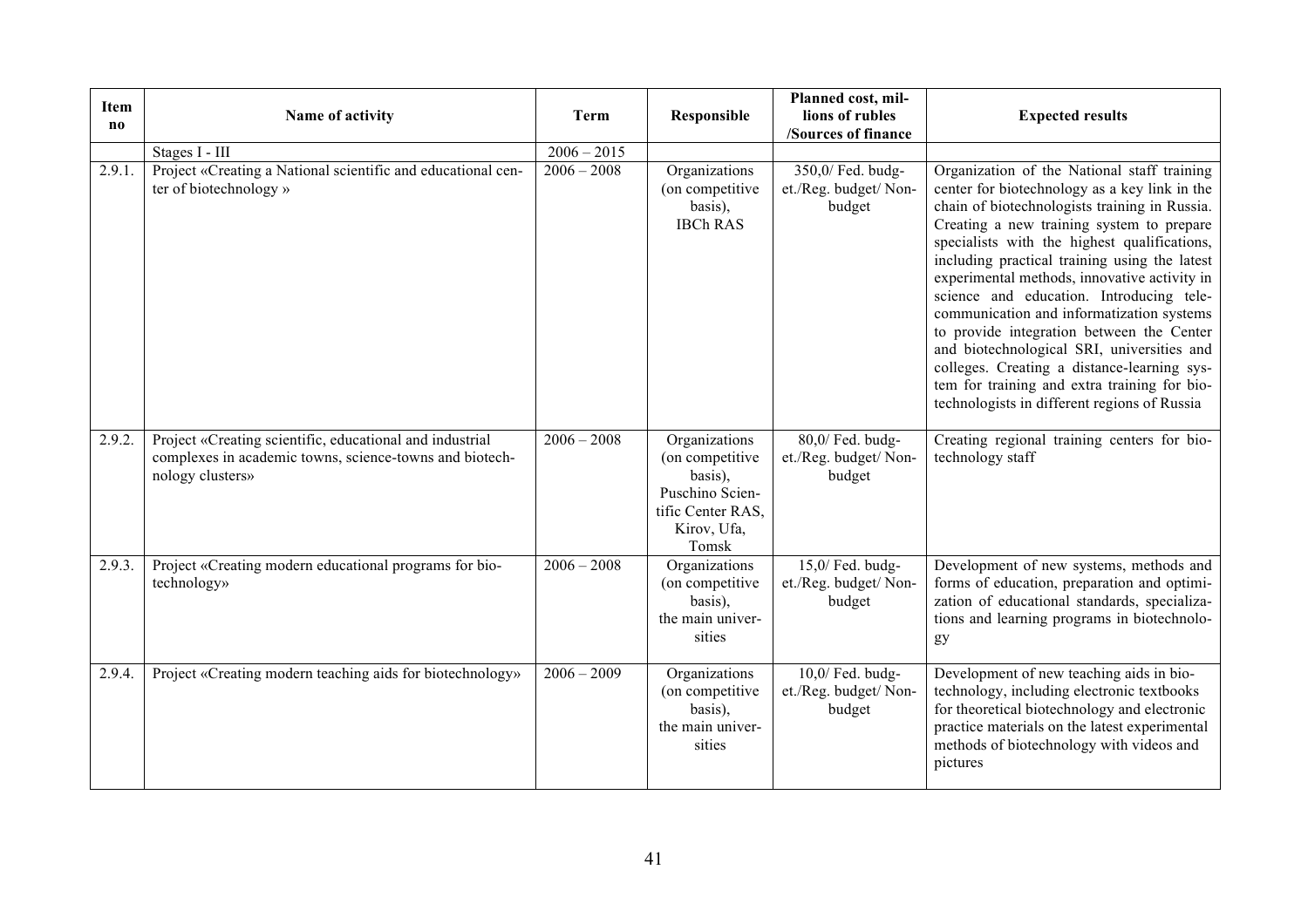| <b>Item</b><br>$\bf{no}$ | Name of activity                                                                                                                                     | <b>Term</b>   | Responsible                                                              | Planned cost, mil-<br>lions of rubles<br>/Sources of finance | <b>Expected results</b>                                                                                                                     |
|--------------------------|------------------------------------------------------------------------------------------------------------------------------------------------------|---------------|--------------------------------------------------------------------------|--------------------------------------------------------------|---------------------------------------------------------------------------------------------------------------------------------------------|
| 2.9.4.<br>1.             | Подргојесt «Innovative teaching and methodical complex<br>for biology techers "Electronic textbook: step by step"»                                   | $2006 - 2009$ | Organizations<br>(on competitive<br>basis),<br>Kazan State<br>University | $3,0/$ Fed. budg-<br>et./Reg. budget/ Non-<br>budget         | Electronic biology and biotechnology text-<br>book                                                                                          |
| 2.9.5.                   | Additional projects                                                                                                                                  | $2006 - 2015$ | Organizations<br>(on competitive)<br>basis)                              | 45,0/ Fed. budg-<br>et./Reg. budget/ Non-<br>budget          | Solving present-day problems of staff prep-<br>aration for biotechnology                                                                    |
| 2.10.                    | Federal target program "Priority scientific and practi-<br>cal directions of biotechnology $(2009 - 2015$ rr.)» (<br>formed and attached separately) | $2009 - 2015$ | Organizations<br>(on competitive<br>basis)                               | 1000,0/ Fed. budget.                                         | Development and implementation of sig-<br>nificant scientific and practical federal<br>projects in biotechnology                            |
| 3.                       | PART 3. REGIONAL (INTERREGIONAL, DIS-<br>TRICT) PROJECTS (PROGRAMS)<br>(formed and attached separately)                                              | $2006 - 2015$ |                                                                          | 17600,0/Fed. budg-<br>et. /Reg. budget.<br>/Non-budget       | Solving present-day economic and social<br>regional problems using biotechnology                                                            |
|                          | Stage I                                                                                                                                              | $2006 - 2008$ |                                                                          |                                                              | 7 regional programs are formed and start<br>being implemented                                                                               |
|                          | Stage II                                                                                                                                             | $2009 - 2011$ |                                                                          |                                                              | 23 other regional programs are formed and<br>implementation is started.<br>Intermediary result for 23 regions<br>Final result for 7 regions |
|                          | Stage III                                                                                                                                            | $2012 - 2015$ |                                                                          |                                                              | Finishing the regional programs. Final result<br>for 23 regions.                                                                            |
| 3.1.                     | Regional program<br>«Development of biotechnology in Kirov region (2006–<br>$2011)$ »                                                                | $2006 - 2011$ | <b>Executive bodies</b><br>of Kirov region                               | 1200,0<br>/Fed. budget. /Reg.<br>budget.<br>/Non-budget      |                                                                                                                                             |
| 3.2.                     | Regional program<br>«Development of biotechnology in Belgorod region (2006–<br>$2011)$ »                                                             | $2006 - 2011$ | <b>Executive bodies</b><br>of Belgorod re-<br>gion                       | 1400,0<br>/Fed. budget. /Reg.<br>budget.<br>/Non-budget      |                                                                                                                                             |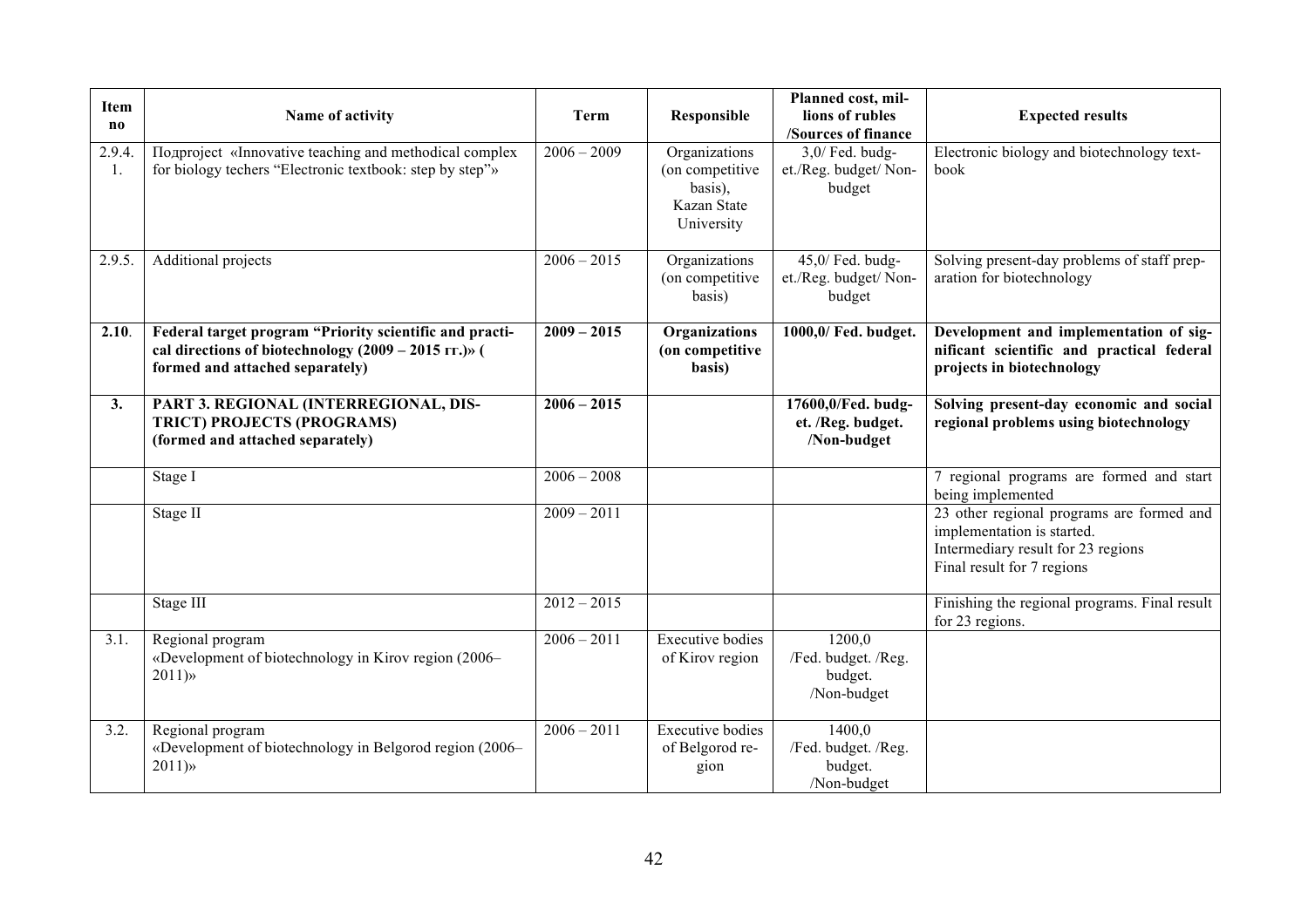| <b>Item</b><br>$\bf{no}$ | Name of activity                                                                           | Term          | Responsible                                                                                | Planned cost, mil-<br>lions of rubles<br>/Sources of finance | <b>Expected results</b>                                                                                     |  |  |
|--------------------------|--------------------------------------------------------------------------------------------|---------------|--------------------------------------------------------------------------------------------|--------------------------------------------------------------|-------------------------------------------------------------------------------------------------------------|--|--|
| 3.3.                     | Regional program<br>«Development of biotechnology in Tomsk region (2006–<br>2011)          | $2006 - 2011$ | <b>Executive bodies</b><br>of Tomsk region                                                 | 600,0<br>/Fed. budget. /Reg.<br>budget.<br>/Non-budget       |                                                                                                             |  |  |
| 3.4.                     | Regional program<br>«Development of biotechnology in Tyumen region (2006–<br>$2011)$ »     | $2006 - 2011$ | <b>Executive bodies</b><br>of Tyumen re-<br>gion                                           | 1500,0<br>/Fed. budget. /Reg.<br>budget.<br>/Non-budget      |                                                                                                             |  |  |
| 3.5.                     | Regional program<br>«Development of biotechnology in Kaliningrad region<br>$(2006 - 2011)$ | $2006 - 2011$ | <b>Executive bodies</b><br>of Kaliningrad<br>region                                        | 400,0<br>/Fed. budget. /Reg.<br>budget.<br>/Non-budget       |                                                                                                             |  |  |
| 3.6.                     | Additional regional programs                                                               | $2006 - 2015$ | <b>Executive bodies</b><br>of RF regions                                                   | 12500,0<br>/Fed. budget. /Reg.<br>budget.<br>/Non-budget     |                                                                                                             |  |  |
| 4.                       | PART 4. TARGET PROJECTS (non-budget, interna-<br>tional, etc projects).                    | $2006 - 2015$ | <b>Target respon-</b><br>sible Organiza-<br>tions                                          | 21000,0 /Fed. budg-<br>et. /Reg. budget.<br>/Non-budget      | Implementing special projects, aimed at<br>solving particular, clearly defined tasks<br>using biotechnology |  |  |
| 4.1.                     | Creating a National Screening center to look for biological-<br>ly active substances       | $2006 - 2008$ | Hi-tech center<br>"ChimRar" LLC                                                            | 50,0<br>/Non-budget                                          | National Screening center to look for bio-<br>logically active substances                                   |  |  |
| 4.2.                     | Building a plant for pharmaceutical production                                             | $2006 - 2008$ | "Bioprocess"<br>group of compa-<br>nies, LLC                                               | 250,0<br>/Non-budget                                         | A modern plant producing biotechnology<br>pharmaceuticals                                                   |  |  |
| 4.3.                     | Creating a bio-techno park in Moscow region                                                | $2006 - 2008$ | Organization on<br>competitive basis                                                       | 400,0<br>/Reg. budget./<br>Non-budget                        | A modern innovation technology center in<br>Moscow region                                                   |  |  |
| 4.4.                     | Other target projects                                                                      | $2006 - 2015$ | Organizations,<br>establishments,<br>associations (in-<br>cluding the ones<br>from abroad) | 20300,0                                                      | Solving present-day federal problems in-<br>cluding the framework of international part-<br>nership         |  |  |